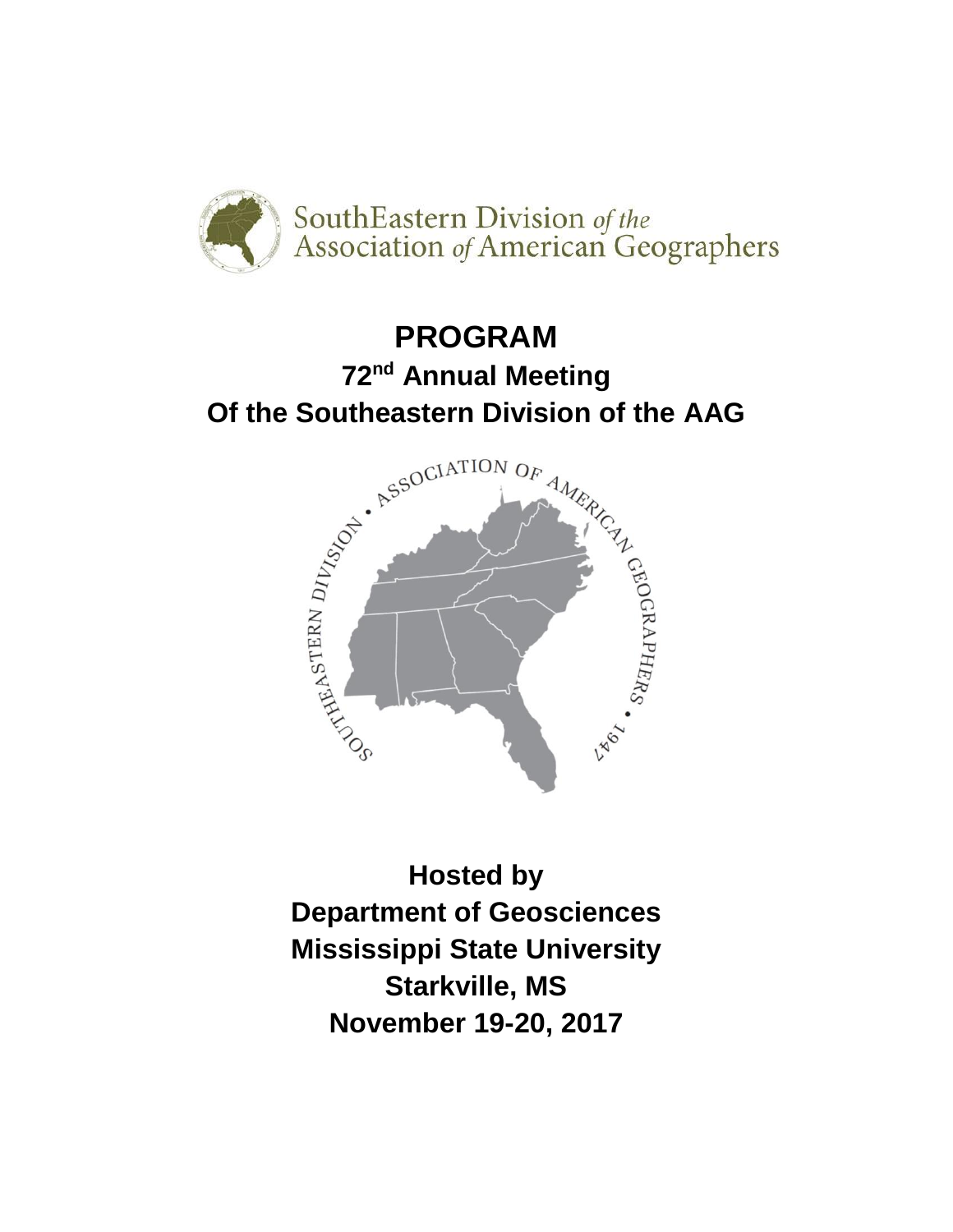### **SEDAAG Executive Committee**

**President** Ron Kalafsky, University of Tennessee **Vice President** Lynn Resler, Virginia Tech **Secretary** Francis Koti, University of Northern Alabama **Treasurer** Korine Kolivras, Virginia Tech **Past President** Skeeter Dixon, University of Southern Mississippi

### **SEDAAG Steering Committee**

**Members of the Executive Committee** (see above) **Editors,** *Southeastern Geographer* Hilda Kurtz & Deepak Mishra, University of Georgia **Alabama State Representative** Carol Sawyer, Auburn University **Florida State Representative** Corene Matyas, University of Florida **Georgia State Representative** Larry Kleitches, Georgia State University **Kentucky State Representative** Peggy Gripshover, Western Kentucky University **Mississippi State Representative** Chris Fuhrmann, Mississippi State University **North Carolina State Representative** Kathleen Schroeder, Appalachian State University **South Carolina State Representative** Christa Smith, Clemson University **Tennessee State Representative** Yingkui Li, University of Tennessee **Virginia State Representative** Caitie Finlayson, University of Mary Washington **West Virginia State Representative** Tom Saladyga, Concord University

### **2017 Local Arrangements Committee**

**Chair** Shrinidhi Ambinakudige, Mississippi State University **Members** Kathleen Sherman-Morris, Mississippi State University; Chris Fuhrmann, Mississippi State University; John Rodgers, Mississippi State University

### **2017 SEDAAG Program Committee**

**Program Chair** Lynn Resler, Virginia Tech **Members** Suzanna Lindeman, Virginia Tech, and Executive Committee members

### **Officers, American Association of Geographers**

**President** Derek Alderman, University of Tennessee **Vice President** Sheryl Luzzadder-Beach, University of Texas at Austin **Secretary** Cathleen McAnneny, University of Georgia **Treasurer** Julie Cidell, University of Illinois Urbana-Champaign **Past President** Glen MacDonald, University of California Los Angeles **Executive Director** Douglas Richardson **Southeastern Regional Division Councilor** John Kupfer, University of South Carolina

### **SEDAAG Honors Committee**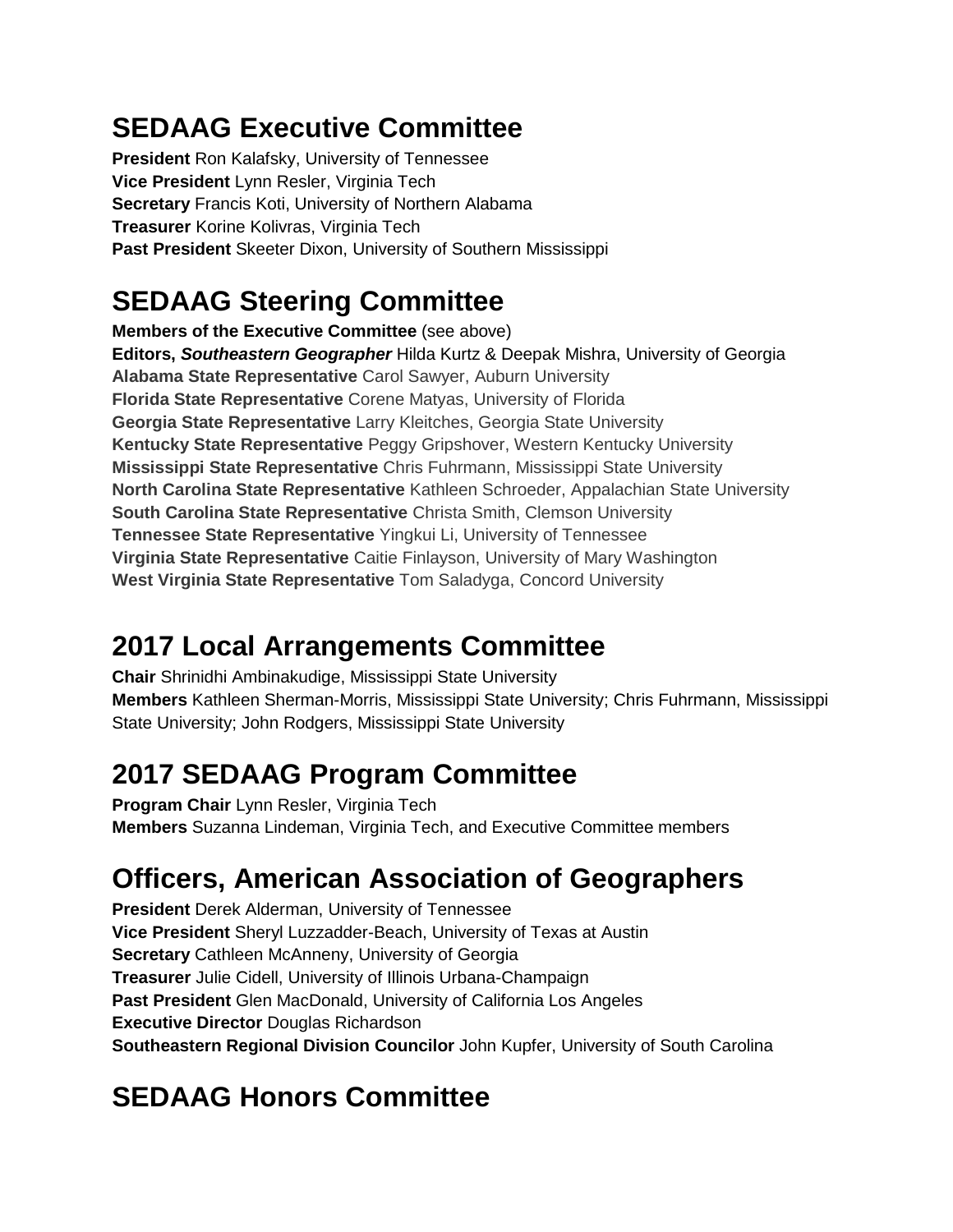**Chair** Amy Potter, Armstrong State University

**Committee Members** Saskia L. Van De Gevel, Appalachian State University; Matthew R. Cook, Eastern Michigan University; Amy E. Potter, Armstrong State University; Steven R. Schultze, University of South Alabama

### **World Geography Bowl Committee**

**Event Organizers** Dawn M. Drake, Tom Bell, Dawn Bowen, Bill Carstensen, Jamison Conley, Peggy Gripshover, George Lonberger, Jeff Neff, Lee Ann Nolan, and P. Caleb Smith **Moderators** Tom Bell, Dawn Bowen, Jamison Conley, and Paul McDaniel **Judges** Peggy Gripshover, George Lonberger and Criss Smith **Scorekeepers** Ingrid Luffman, Ronnie Schuman, and P. Caleb Smith **Master Scorekeeper** Lee Ann Nolan

#### **Teams and State WGB Coordinators**

- **North Carolina:** Tim Mulrooney, North Carolina Central University
- **South Carolina:** John Kupfer, University of South Carolina
- **Tennessee:** Andrew Joyner, East Tennessee State University
- **Virginia:** Joe Nicholas, University of Mary Washington
- **Florida:** Jennifer Collins, University of South Florida and Jason Ortegren, University of West Florida
- **Mississippi:** Sarah Radencic Lalk, Mississippi State University

**Dream Team:** Derek Alderman, AAG President, Jamison Conley, Director of AAG World Geography Bowl, Skeeter Dixon, Past President of SEDAAG, Shrinidhi Ambinakudige, Mississippi State University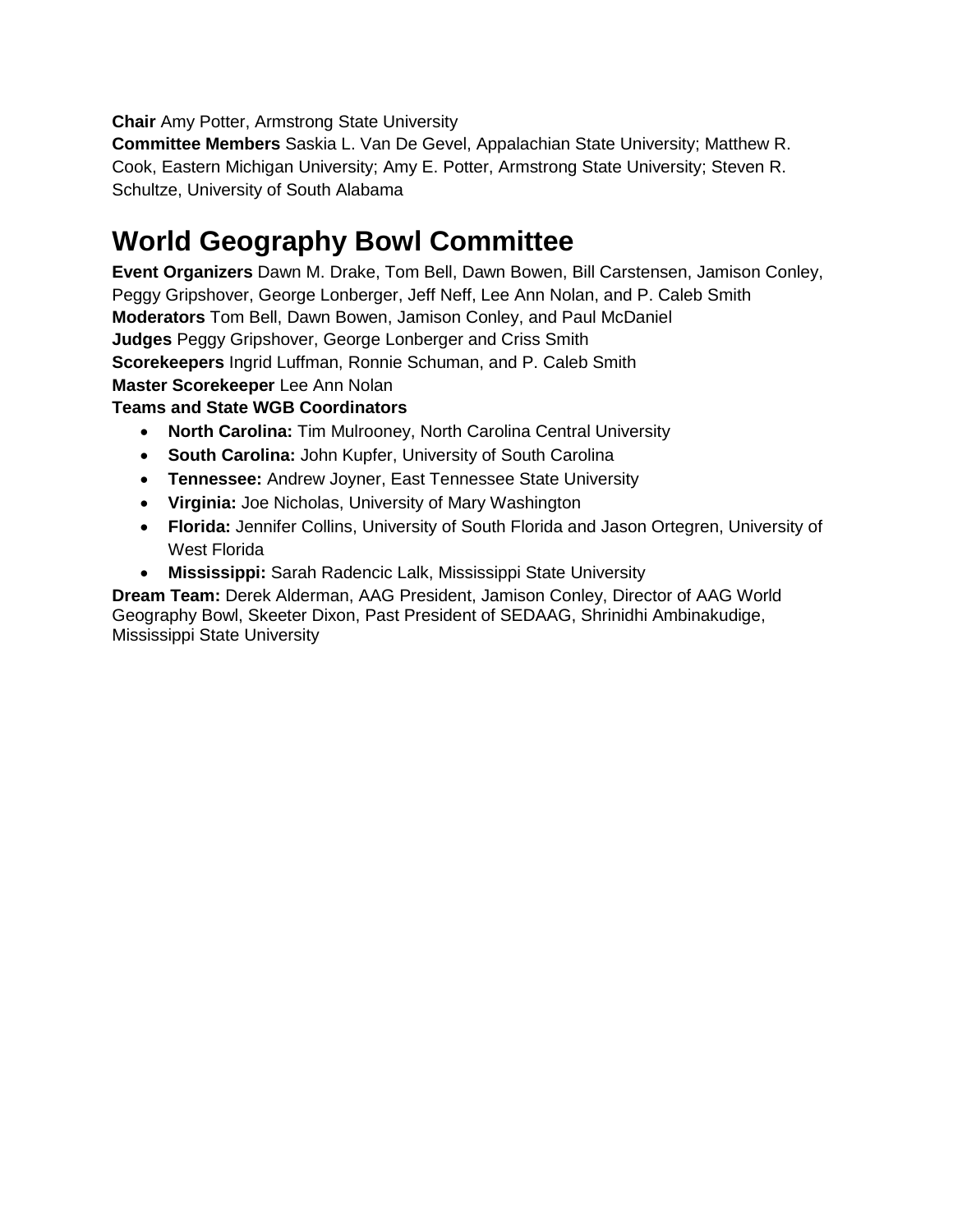### **PROGRAM AT A GLANCE**

| <b>Sunday, November 19</b> |                                                                                                                                                                                                    |                                                  |  |
|----------------------------|----------------------------------------------------------------------------------------------------------------------------------------------------------------------------------------------------|--------------------------------------------------|--|
| $8:00 - 10:00$             | <b>Executive Committee Breakfast</b>                                                                                                                                                               | <b>Marriott Hotel</b>                            |  |
| $11:00 - 2:00$             | <b>Steering Committee Meeting</b>                                                                                                                                                                  | The Mississippian Salon C                        |  |
| $10:00 - 10:45$            | <b>World Geography Bowl Registration</b>                                                                                                                                                           | The Mississippian Salon A                        |  |
| $11:00 - 11:30$            | <b>World Geography Bowl Orientation</b>                                                                                                                                                            | The Mississippian Salon A                        |  |
| $11:30 - 3:00$             | <b>World Geography Bowl Round Robin Competition</b><br>(announcement of winning teams and formation of all-<br>star team will immediately follow the conclusion of the<br>Round Robin Competition) | Salon A, Salon B, Rivers,<br>Delta and Foothills |  |
| $4:00 - 6:00$              | <b>Paper and Poster Sessions</b>                                                                                                                                                                   | <b>The Gallery</b>                               |  |
| $6:30 - 7:30$              | <b>Southeastern Geographers Social Event</b>                                                                                                                                                       | Bin 612 (tentative)                              |  |
| $7:30 - 9:30$              | <b>Opening Reception</b>                                                                                                                                                                           | Hobie's                                          |  |
| All day                    | <b>Conference Headquarters</b>                                                                                                                                                                     | <b>Sanders</b>                                   |  |
| $8:00 - 7:00$              | <b>Registration and exhibitors</b>                                                                                                                                                                 | Sanders                                          |  |

| <b>Monday, November 21</b> |                                               |             |  |
|----------------------------|-----------------------------------------------|-------------|--|
| $7:00 - 1:00$              | <b>Registration</b>                           | Sanders     |  |
| $7:00 - 8:00$              | <b>Status of Women in Geography Breakfast</b> | Salon C     |  |
| $8:00 - 5:00$              | Paper, Poster, and Panel Sessions             |             |  |
| $8:00 - 5:00$              | Southeastern Geographer Photo Competition     | The Gallery |  |
| $12:00 - 1:00$             | <b>Stand-Alone Geographers Lunch</b>          | Salon C     |  |
| $5:00 - 6:00$              | <b>SEDAAG Business Meeting</b>                | Delta       |  |
| $6:00 - 7:15$              | <b>World Geography Bowl Championship</b>      | Salon A     |  |
| $7:30 - 10:00$             | <b>Honors Banquet and Plenary Address</b>     | Salon B & C |  |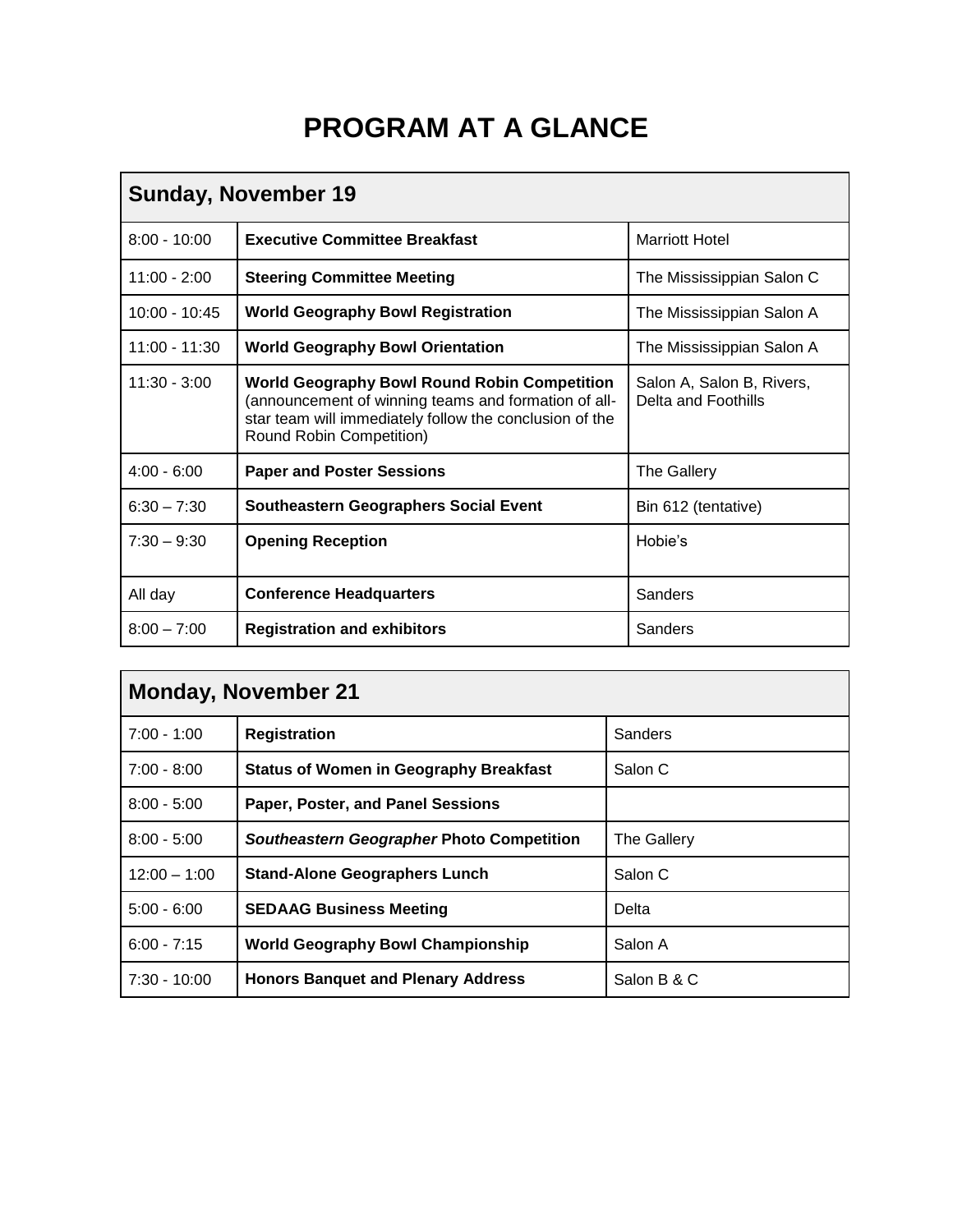## **Paper and Poster Sessions**

Each paper time slot is 20 minutes long: 15 minutes for the paper presentation followed by 5 minutes of audience/presenter discussion. Please respect the chairperson's time cues.

### **SUNDAY** November 19

### **4:00pm - 6:00pm**

#### **PAPER SESSION** Rivers **Rivers Rivers Human-Environment Interactions and Conservation**

Chair: Maria Fadiman, Florida Atlantic University

- 4:00 *Outreach And Conservation: Ethnobotanical Awareness In Blue Holes National Park, Bahamas* Maria Fadiman (Florida Atlantic University)
- 4:20 *Open Pine Projects Of The Gulf Coastal Plains And Ozarks Landscape Conservation*  **Cooperative: An Example Of Strategic Habitat Conservation** Toby Gray and Kristine Evans (Mississippi State University)
- 4:40 *Mobile Phones And Information Diversity In Tanzania* Timothy Baird (Virginia Tech) and Joel Hartter (University of Colorado)
- 5:00 *Misconceptions About The Paris Climate Agreement* David Keellings (University of Alabama)
- 5:20 *Impacts Of Severe Weather Watches On Daily Activities* Barrett Gutter, Michael Brown, and Kathleen Sherman-Morris (Mississippi State University)
- 5:40 *The Construction Of Adaptation Subjects Via The Ada Sea Defense System Of Ghana*  Kwame N. Owusu-Daaku (University of West Florida)

#### **PAPER SESSION** COASTAL CONTROL CONTROL COASTAL COASTAL COASTAL COASTAL COASTAL COASTAL COASTAL COASTAL COASTAL COASTAL COASTAL COASTAL COASTAL COASTAL COASTAL COASTAL COASTAL COASTAL COASTAL COASTAL COASTAL COASTAL COASTA **Land Use and Land Cover Change**

Chair: Cory Cowick, University of Southern Mississippi

4:00 *Identifying Convective Patterns Before And After Harvest Over The Lower Mississippi River Alluvial Valley* Amanda Raborn and Dr. Jamie Dyer (Mississippi State University)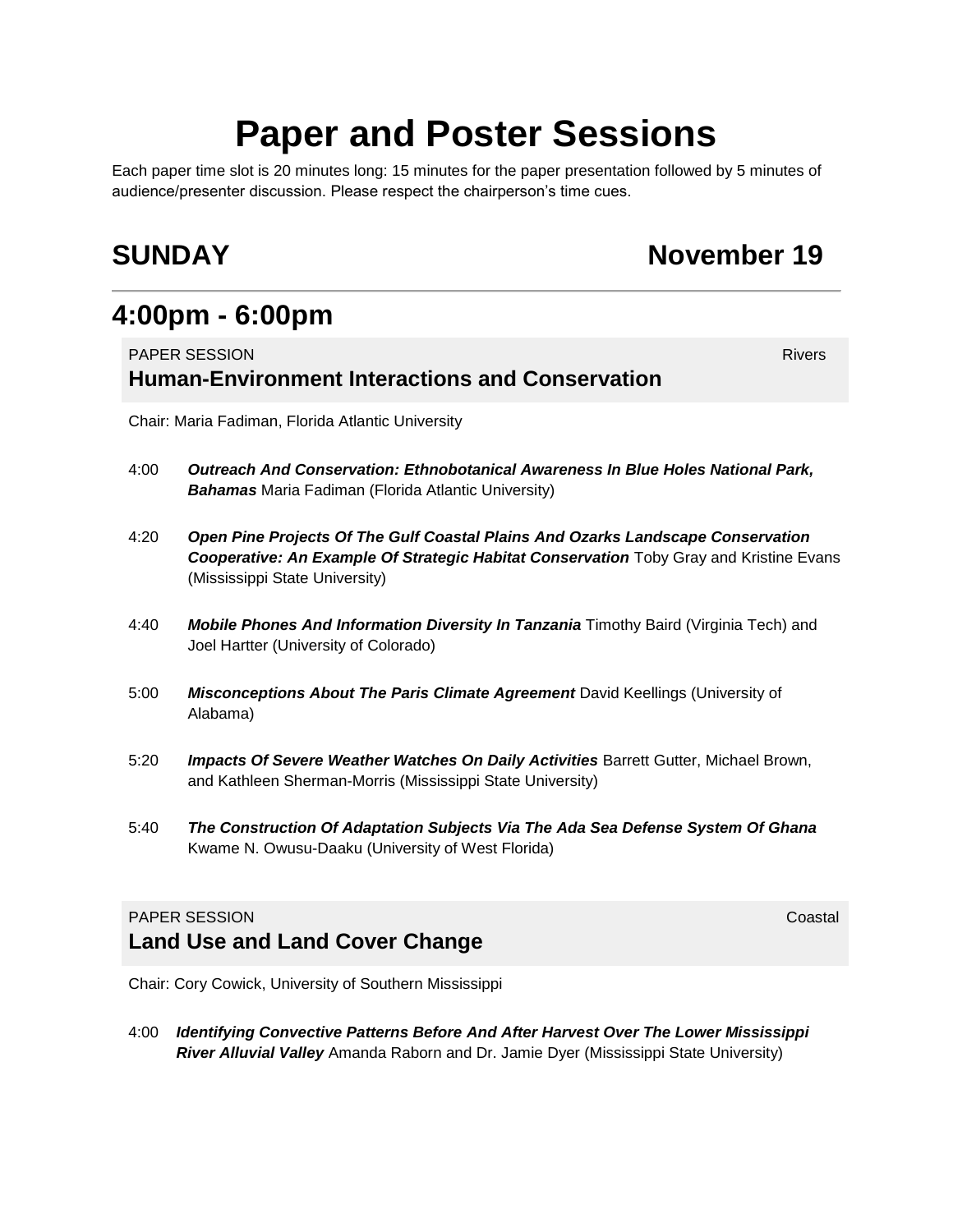- 4:20 *The Hydrochemistry And Landuse / Landcover Classification Of The Upper Pearl River Watershed In Central Mississippi* Shannon Vattikuti and Dr. Varun Paul (Mississippi State University)
- 4:40 *Is This Any Good? Field Validation Of Coffee Site Suitability Model* Mario A. Mighty (University of North Alabama)
- 5:00 *A Comprehensive Look Into The Effects Of Land-Use Change On Local Floodplains: Case Study Of Proposed 310 Connector In Harrison County, Mississippi* Cory Cowick (University of Southern Mississippi)

#### **PAPER SESSION DELTA DEL SEGUIDO DE L'ANNO DEL SEGUIDO DE L'ANNO DEL SEGUIDO DE L'ANNO DEL SEGUIDO DE L'ANNO DE**<br>Del también de l'Anno Del Santo Del Santo Del Santo Del Santo Del Santo Del Santo Del Santo Del Santo Del San **Special Session: Mapping and Modeling in Weather & Climate Forecasting and Research**

Organizer: Stephanie E. Zick, Virginia Tech Chair: Stephanie E. Zick, Virginia Tech

- 4:00 *What Do Users Need To Understand And Use Longer-Range Uncertainty Information In Decision-Making: An Assessment Of 8-10 Day Ensemble Forecast Products?* Burrel Montz (East Carolina University)
- 4:20 *The Role Of Large-Scale Meridional SST Gradients In Modulating ENSO Patterns Over The Eastern United States* Kim Wood (Mississippi State University)
- 4:40 *Evolution Of Tangential And Radial Extent Of Radar Reflectivity Regions During The Landfalls Of Hurricanes Jeanne (2004) And Humberto (2007)* Corene Matyas (University of Florida)
- 5:00 *Defining Rain Vs. No Rain: An Evaluation Of Thresholds For Delineating Rainfall Regions In Object-Based Methods For Precipitation Verification* Stephanie Zick (Virginia Tech)

#### PAPER SESSION Pines **Energy and Politics**

Chair: Selima Sultana, University of North Carolina at Greensboro

- 4:00 *Analyzing The Impact Of National Political And Economic Events On Cropping Patterns In The Mississippi Delta* Mary Grace Chambers and Shrinidhi Ambinakudige (Mississippi State University)
- 4:20 *A Geographic Assessment Of Households Energy Expenditures In North Carolina: A First Look At Micro Scale* Selima Sultana, Nastaran Pour Ebrahim, and Hyojin Kim (University of North Carolina at Greensboro)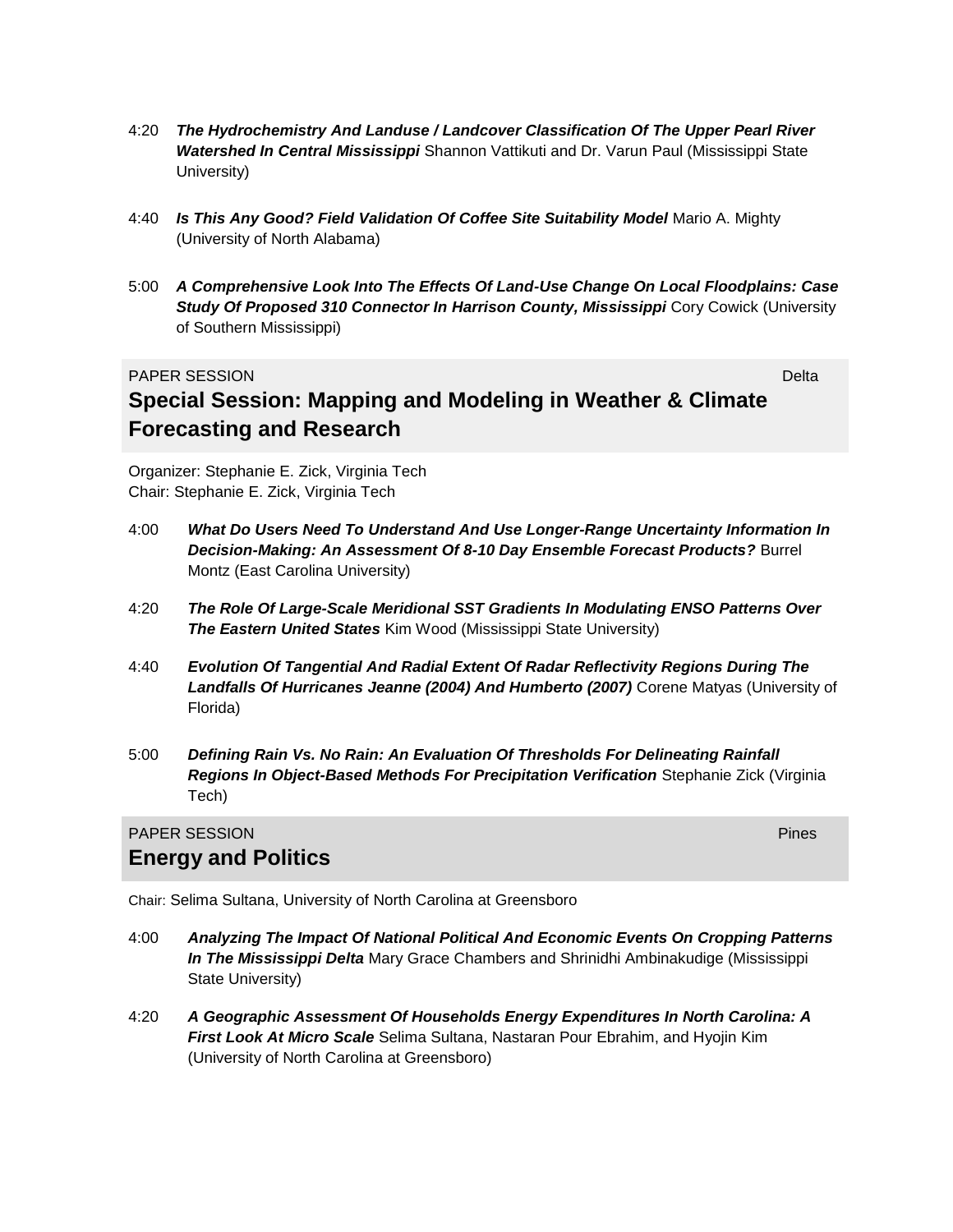- 4:40 *Overcoming Injustices In Energy Efficiency Building Policies: A Mixed Methods Analysis For The Tennessee State Energy Plan* Kathleen M. Ernst (University of Tennessee)
- 5:00 *Hydropower In The Southeast Under Competing Interests—A Network Analysis* Johanna Engstrom (University of Alabama)

#### PANEL SESSION Salon B CONTROL SESSION SALON BELLEVILLE AND SALON BELLEVILLE AND SALON BELLEVILLE AND SALON BELL **Special Session: Let's Talk About Early Career Publishing Strategies**

Organizer: Hilda Kurtz, University of Georgia

4:00 This panel brings together past and current editors of the Southeastern Geographer, the journal's editorial assistant and three current or former department chairs to reflect on different approaches to early career publishing strategies. Panelists will discuss best practices for positioning your work, meeting departmental expectations, and working with editors.

Panelists: Derek Alderman, Professor, Department of Geography, University of Tennessee; Doug Gamble, Chair and Professor of Geography, Department of Earth and Ocean Sciences, University of North Carolina Wilmington; Katherine Hankins, Interim Chair, Department of Geosciences, Georgia State University; Hilda Kurtz, Professor, Department of Geography, University of Georgia; Nancy O'Hare, Researcher, National Park Service and University of Georgia

#### **POSTER SESSION** The Gallery Contract of the Gallery Contract of the Gallery Contract of the Gallery Contract of the Gallery **Graduate Honors**

*A Census Of The Oxbow Lakes Of The Mississippi Alluvial Plain And Classification Of Their Ecological Characteristics* Michael Rhodes and Leandro Miranda (Mississippi State University)

*Exploration Of Experiential STEM Education Programs In Mississippi And Their Use In Mississippi Public Schools* Randi Robison (Mississippi State University)

*Groundwater Geochemistry Of Areas With High Incident Of Chronic Kidney Diseases With Unknown Aetiology (CKDu)* Sudeera Wickramarathna, Shyamali Balasooriya, and Rohana Cahandrajith (University of Peradeniya)

*Industrialized Animal Agriculture: Communicating The Harms Of High Meat Consumption On Public Health, Food Security, And The Environment* Savannah Collins-Key (University of Tennessee, Knoxville)

*Recreating Paleoenvironments By Geographical Correlation Of Shell Features Of Exogyra In Mississippi* Marvin Kunath (Mississippi State University)

*The Needs Of The River: Examining Potential Impacts Of External Drivers On Environmental Instream Flows On The Cahaba River* Cehong Luo and Sarah Praskievicz (University of Alabama)

**POSTER SESSION** THE GALLERY CONTROL CONTROL CONTROL CONTROL CONTROL CONTROL CONTROL CONTROL CONTROL CONTROL CONTROL CONTROL CONTROL CONTROL CONTROL CONTROL CONTROL CONTROL CONTROL CONTROL CONTROL CONTROL CONTROL CONTROL C **Undergraduate**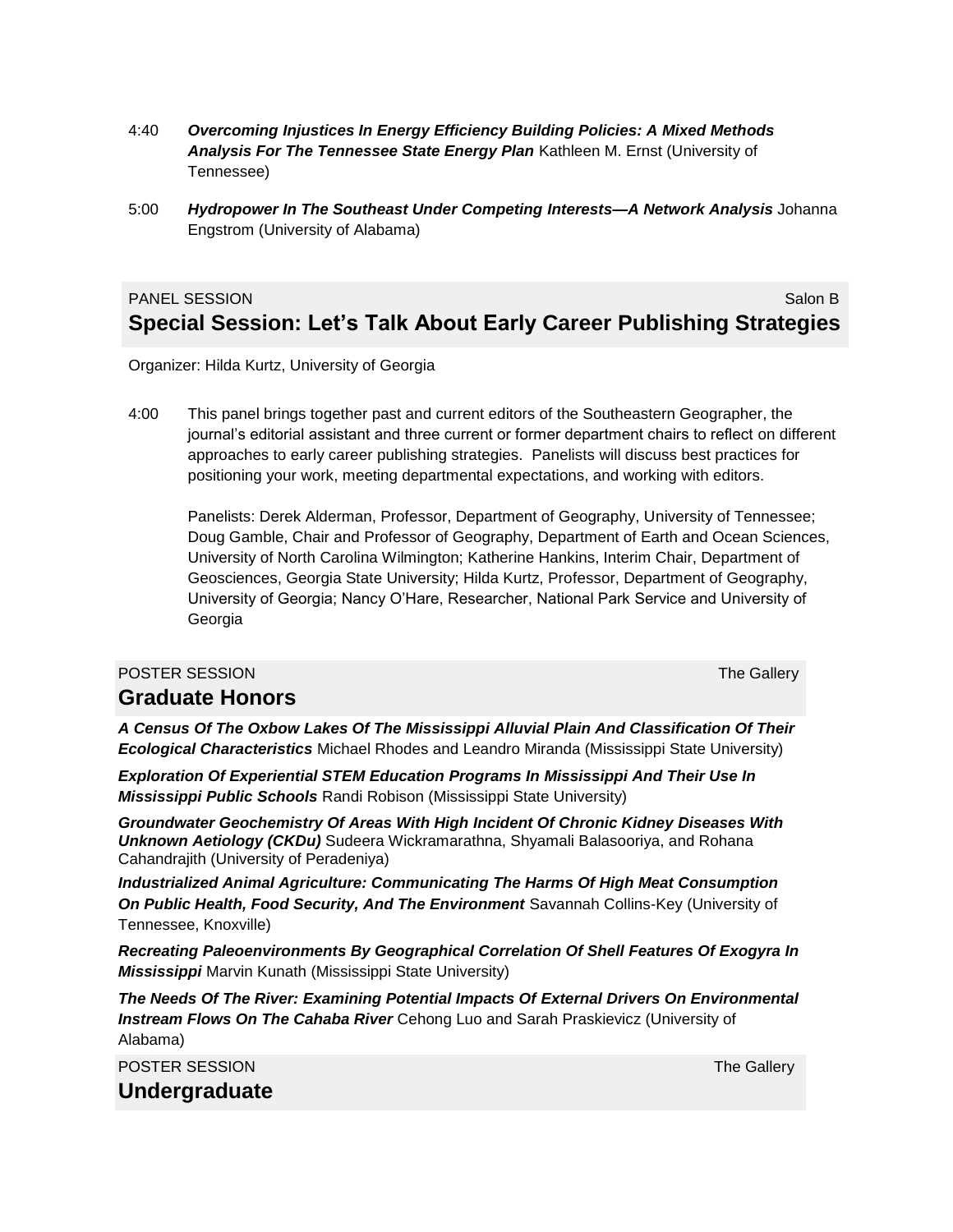*A Geographic Analysis Of ACC And SEC Rosters* Trevor Head (University of West Georgia)

*A Spatial Analysis Of The Effects The Deferred Action Of Childhood Arrivals Policy May Have Had On The American Economy* Cara Nwodu (University of North Alabama)

*An Examination of Evacuation Decision Making During Hurricane Irma* Amy Polen (University of South Florida School of Geosciences)

*An Examination Of The Educational Success Of Under-Represented Groups* Henrick Gordon (University of West Georgia)

*Bad Air: A Spatial Analysis Of Lake Michigan's Ozone Using HSI Data* Savannah Watson (University of North Alabama)

*Behavioral Patterns Of Co-Occurring Bloodfin And Neon Tetras Under Varied Environmental Conditions* Emma Melvin and Jonathan Fleming (University of North Alabama)

*Comparing Dune Recovery Management Techniques Post-Hurricane* Sean McGill, Jean Ellis, and Mayra Román-Rivera (University of South Carolina)

*David & Goliath: Community Redevelopment In Rosedale Park Kathryn Treanor (Samford***)** University)

*Detection Of Forest Greenspace Loss In The Baldwin County Area* Evan Hearn (Georgia College)

**Drainage Basin Characteristics Of A Small Stream At Crow's Nest Alistair Andrulis (University** of Mary Washington)

*Drought In Alabama: An Assessment Of 32 Downscaled Models* Elizabeth Payne and David Keellings (University of Alabama)

*Examining Fan Bases Using Social Media For Professional Football Teams* William Purcell (University of West Georgia)

*Examining Rainfall Field Extents In Tropical Cyclones Affecting Madagascar And Mozambique* Sarah VanSchoick (Santa Fe College)

*Finding Common Ground: Engaging Community In Envisioning Public Space* Christofer Gass and Alexandria Ard (Columbus State University)

*Flying For Science: UAV Collection Of Atmospheric Temperatures During Total Solar Eclipse* Patrick Remson (University of South Carolina)

*Geographic Trends Of A New Dance Form In The U.S.* Ellen Randolph (University of West Georgia)

*Hyperspectroscopy Of Agricultural Hedgerows In Southern California* Samuel Schafer (University of North Alabama)

*Impact Of High School Educational Experience On College Graduation At UWG* Benjamin Brown (University of West Georgia)

*Impacts Of Tropical Systems On The Coastline Of Glynn County, Georgia From 1988-2017* Connor Gibson (Georgia College and State University)

*Imperial waters: China's South China Sea adventure in historical global context* Chase Womack (University of North Alabama)

*Measuring The Retreat Of The Muir Glacier In Alaska* Christopher Brown (Georgia College)

*Mobile Weather System Via Micro Controlled Drone And Sensors* Maleen Jayanath Kidiwela (Mississippi State University)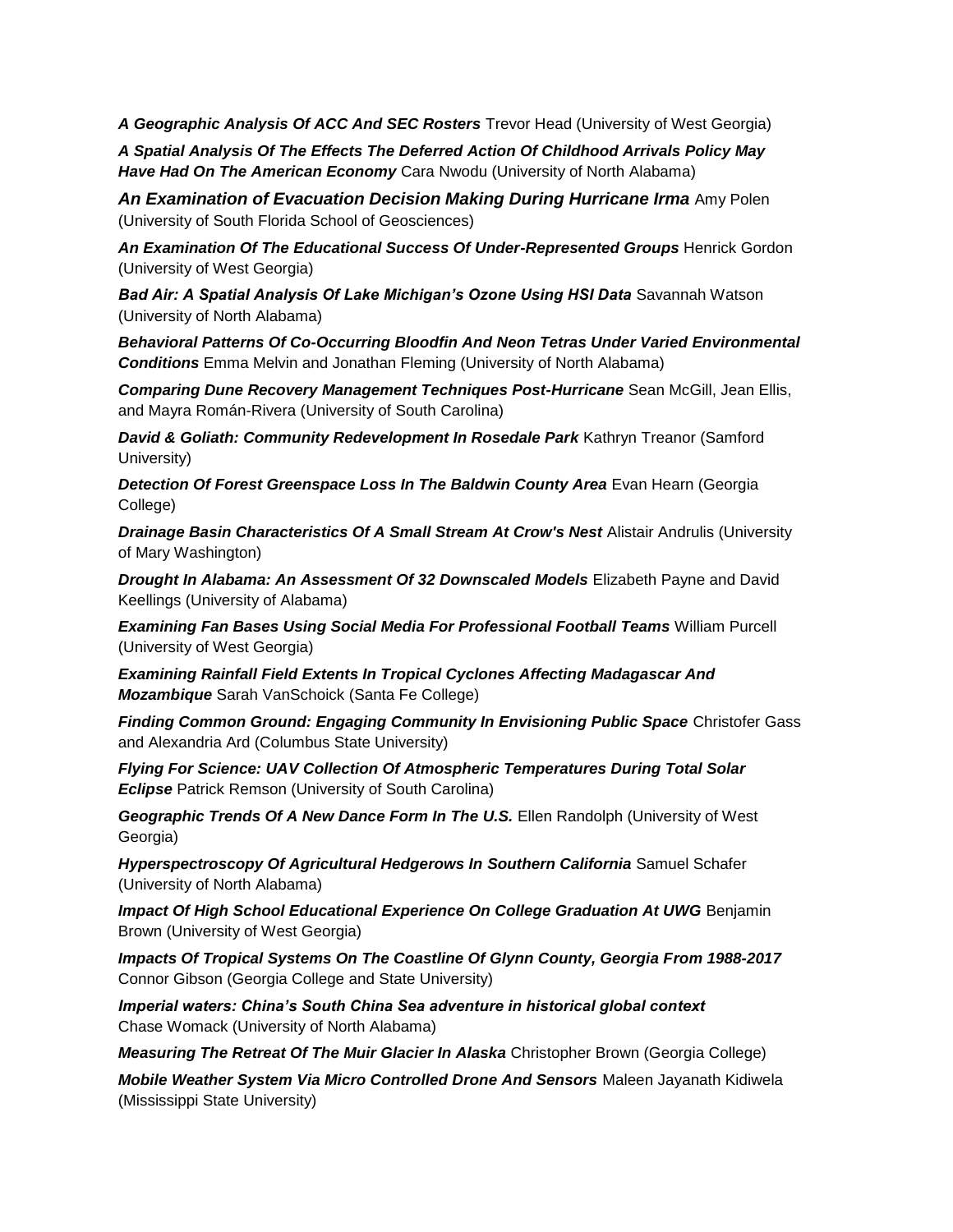*Out Of Sight, Out Of Mind: A Study Of The Historical Markers In Savannah* Linnea Ryan (Armstrong State University)

*Plane Thinking: Flying At The Margin* Austin Mohlenbrok (Samford University)

*Recent Changes In The Urban Landscape Of Peachtree City, Georgia* Larkin Morris (Georgia College and State University)

*Regional Joint Patterns In Northwest Alabama* Payton Gilchrist (University of North Alabama)

*Temporal Analysis Of Henry County Landcover* Catherine Cronlund (Georgia College and State **University** 

*The House Of Osman: The Expansion Of The Ottoman Empire* Kaerra Smiley (Old Dominion University)

*The Impacts of Terrorism On Travel* Haley Patterson (University of West Georgia)

*The Implementation Of Light Intensity And Temperature Probes To Aid Research In Coral*  **Propagation And Reef Rehabilitation** Forrest Courtney (Samford University)

*The Livability Of Shakespeare's London* Reagan Yessler (University of Tennessee, Knoxville)

*The Spread Of Solenopsis Invicta, Red Imported Fire Ant, Through The Southeastern Region, And Influence Of Land Use On Mound Disturbance And Spacing* Isabella Wilson and Greg Gaston (University of North Alabama)

*Unlocking The Geomorphic Joint Pattern In The Tuscumbia Limestone Of North Alabama* Jessica Coffey and Greg Gaston (University of North Alabama)

*Urbanization: The Trend In Macon, GA* Jon McBrayer and Doug Oetter (Georgia College and State University

*Using Time Series Of Terrestrial Laser Scanning Data To Determine Erosion Hotspots In Second Creek, Knoxville, TN* Logan Gross, Robert Washington-Allen, and Michael Componovo (University of Tennessee, Knoxville)

You Are What You Eat: Determinants Of Childhood Obesity, Chatham County Jesus Miguel de Alba (Armstrong State University)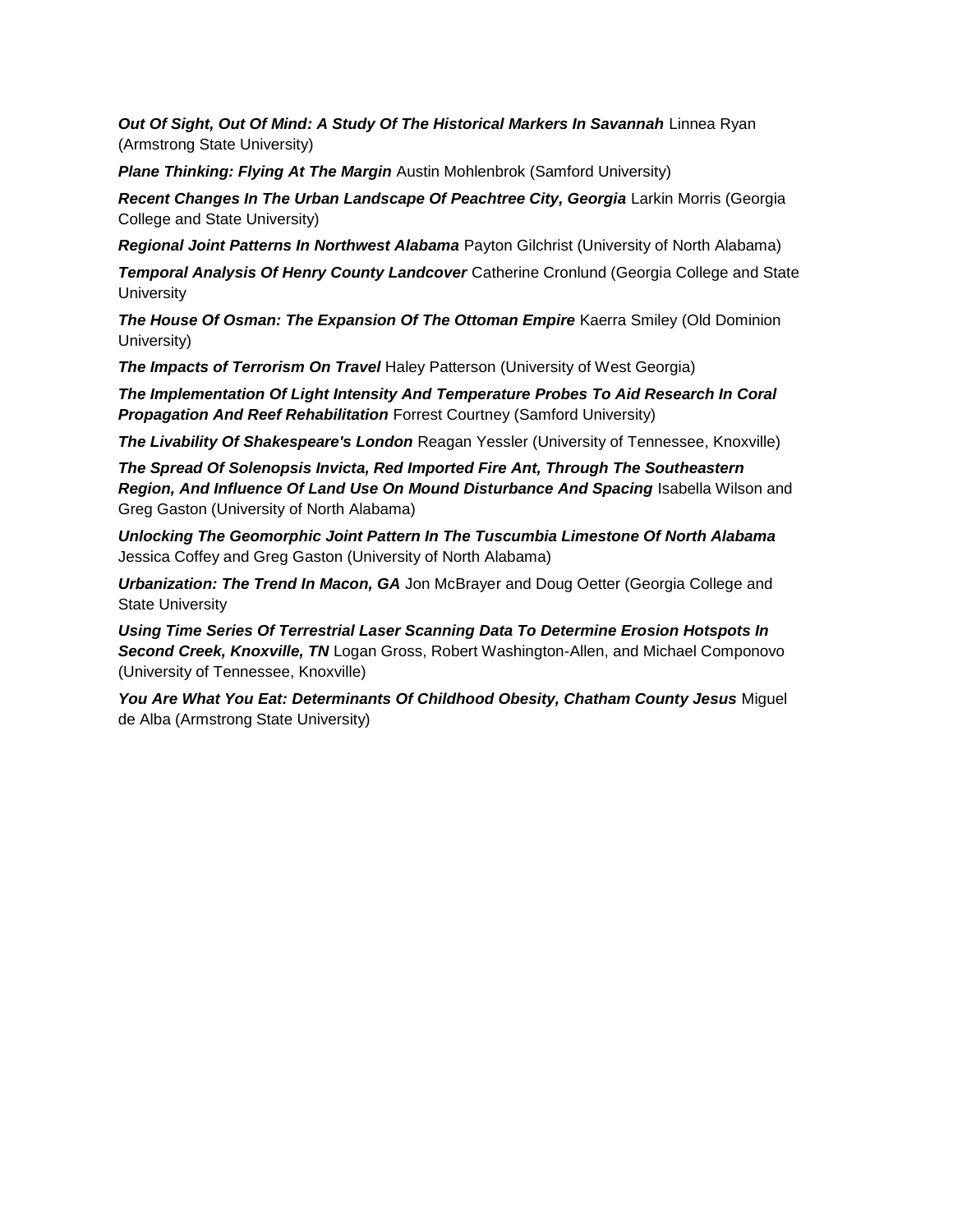### **8:00am - 10:00am**

#### PANEL SESSION SALON SALON SALON SALON SALON SALON SALON SALON SALON SALON SALON SALON SALON SALON SALON SALON S **Special Session: Hurricanes in 2017 – a new normal?**

Organizers: Jennifer Collins and Dr. Kathy Sherman-Morris, Mississippi State University Moderator: Dr. Kathy Sherman-Morris, Mississippi State University

8:00

Panelists: Dr. Jennifer Collins, University of South Florida; Dr. Kelsey Ellis, University of Tennessee, Knoxville; Dr. Corene Matyas, University of Florida; Dr. Stephanie Zick, Virginia Tech

#### **PAPER SESSION** Rivers **Rivers Rivers Digital Geographies and Critical Mapping**

Organizer: Taylor Shelton and Ian Spangler Chair: Taylor Shelton

- 8:00 *Hacking Code/Space: Confounding The Code Of Global Capitalism* Matt Zook (University of Kentucky)
- 8:20 *Tracing Viral Maps: The Social Life Of Maps In An Age Of Social Media* Kyle Walker (Texas Christian University) and Jerry Shannon (University of Georgia)
- 8:40 *Using Qualitative GIS To Track Change In Commemorative Landscapes After Charlottesville* Stephen Hanna and Eli McCleary (University of Mary Washington)
- 9:00 *Rethinking The RECAP: Visualizing The Relational Geographies Of Concentrated*  **Poverty And Affluence In Lexington, Kentucky** Taylor Shelton (Mississippi State University)
- 9:20 *Teaching Critical GIS Historically* Matt Wilson (University of Kentucky)

#### **PAPER SESSION** DELTA CONTROLLER CONTROLLER CONTROLLER CONTROLLER CONTROLLER CONTROLLER CONTROLLER CONTROLLER CONTROLLER CONTROLLER CONTROLLER CONTROLLER CONTROLLER CONTROLLER CONTROLLER CONTROLLER CONTROLLER CONTROLLER CO

### **Special Session: Remote Sensing of Physical Environment using Unmanned Aerial Systems I**

Organizers: Padmanava Dash and Shrinidhi Ambinakudige Chair: Padmanava Dash

8:00 *Habitat Analysis And Marsh Reconstruction Monitoring Using A UAS* Robert Moorhead, Gray Turnage, Lee Hathcock, Sean Meacham, and David Young (Mississippi State University)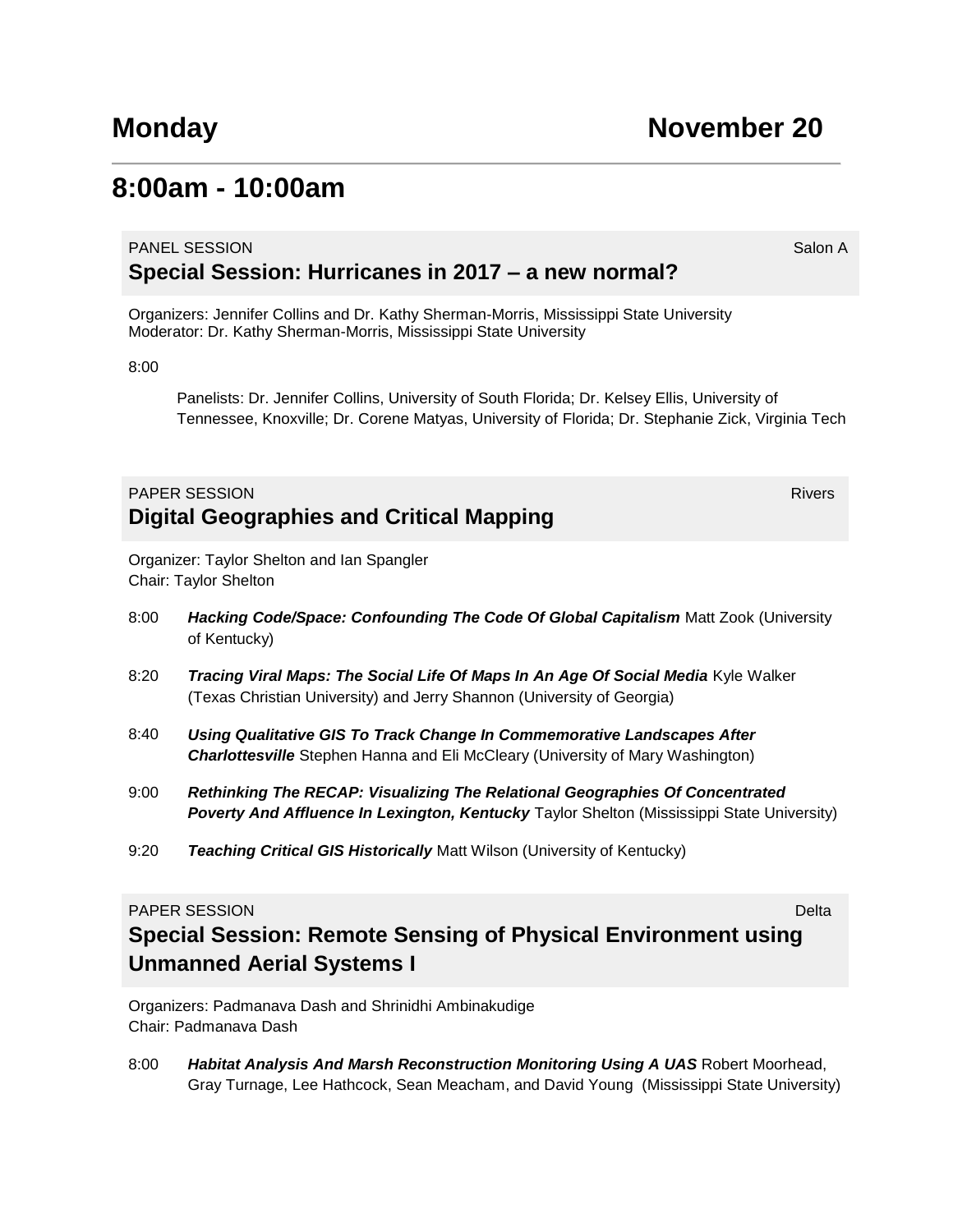- 8:20 *Remote Sensing Of Wildfire Using Suas – Burned Area Mapping And Damage Assessment In Grand Bay National Estuarine Research Reserve, Mississippi* Sathishkumar Samiappan, Cary Mccraine, Gray Turnage, Lee Hathcock, and Robert Moorhead (Mississippi State University)
- 8:40 *Remote Sensing Algorithms To Quantify Chlorophyll A And Phycocyanin Using Two Popular UAS Based Sensors And Three Currently Operational Satellite Sensors In Mississippi Lakes* Saurav Silwal, Padmanava Dash, and Robert Moorhead (Mississippi State University)
- 9:00 *Cloud Shadow And Sun-Glint Correction In UAS Imagery Using Machine Learning Algorithms* Sushant Shekhar (Indian Institute of Technology), Padmanava Dash, Gary Feng and Robert Moorhead (Mississippi State University)
- 9:20 *Use Of Uavs In Virtual Field Trips* Youngwoo Cho and Renee M. Clary (Mississippi State University)

#### **PAPER SESSION** FOOTHILL INTERNATIONAL CONTINUES IN THE SESSION FOOTHILL INTERNATIONAL CONTINUES IN THE SESSION FOOTHILL INTERNATIONAL CONTINUES IN THE SESSION FOOTHILL INTERNATIONAL CONTINUES INTO A SESSION FOOTHILL INTER **Advances in Economic Geography**

Organizer: Ronald V. Kalafsky, University of Tennessee Chair: Ronald V. Kalafsky, University of Tennessee

- 8:00 **Rescaling Exports And Growth? Considering The Case Of Southern US Msas Ronald V.** Kalafsky (University of Tennessee)
- 8:20 *A Snapshot Of Tobacco Growing In Northwest Missouri* Dawn M. Drake (Missouri Western State University)
- 8:40 *What Do We Really Know About Neighborhood Change In Southern Cities? A Comparative Evaluation Of The Demographic Data Used In Retail Site Selection* William Graves (University of North Carolina, Charlotte)
- 9:00 *Blind Spots In Economic Geography's Treatments Of The State: Examples From 20th Century Italy* Christian Sellar (University of Mississippi)
- 9:20 *Using Pro Sports To Teach Economic Geography* Harrison Campbell (University of North Carolina, Charlotte)

#### **PAPER SESSION** PRODUCTS IN THE SESSION PRODUCTS IN THE SESSION PINES IN THE SESSION PRODUCTS IN THE SESSION PRODUCTS IN THE SESSION PRODUCTS IN THE SESSION PRODUCTS IN THE SESSION PRODUCTS IN THE SESSION PRODUCTS IN THE S **Geographic and Environmental Education**

Chair: Doug Oetter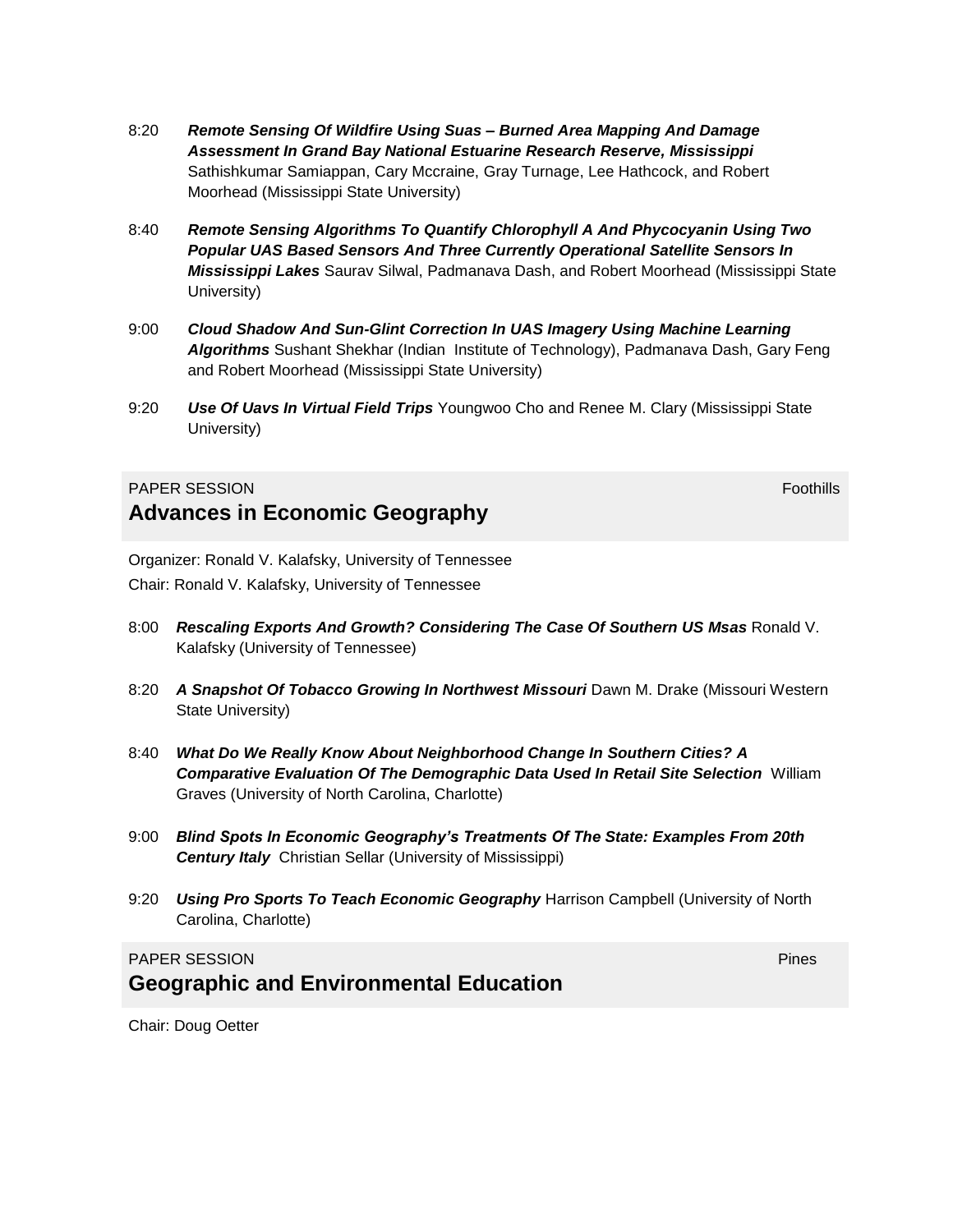- 8:00 *Taking The LEAP: Geography's New Essential Learning Outcomes* Amy Sumpter and Doug Oetter (Georgia College)
- 8:20 *Taking The LEAP II: The Geographic Springboard To High-Impact Educational Practices* Doug Oetter and Amy Sumpter (Georgia College)
- 8:40 *Kids And Birds: Engaging Guatemalan Youth In Conservation* Dawn S. Bowen and Heather Banikas (University of Mary Washington)
- 9:00 *GEO Opportunities For Leadership In Diversity (GOLD): Hearts Of GOLD P. Grady Dixon* (Fort Hays State University)
- 9:20 *Southern Foodways In The Classroom And Beyond* Catarina Passidomo, William Braswell, Elizabeth Campbell, Victoria De Leone, Joseph Green, Miller Meyers, and Kevin Mitchell (University of Mississippi)

#### **PAPER SESSION** SALON BLOCK CONTINUES AND RESIDENCE AND RESIDENCE AND RESIDENCE AND RESIDENCE AND RESIDENCE AND RESIDENCE AND RESIDENCE AND RESIDENCE AND RESIDENCE AND RESIDENCE AND RESIDENCE AND RESIDENCE AND RESIDENCE AN **Cultural Geographies I**

Chair: David S. Hardin

- 8:00 *Southern Vergangenheitsbewältigung: Cultural Revolution And The Fall Of The Lost Cause Landscape* David S. Hardin (Longwood University)
- 8:20 *The Memorialization And Sanctification Of 19th Century Native American Massacre Sites*  Gerald R. Webster (University of Wyoming)
- 8:40 *Assemblage Of The Emergent Plantation Museum Experience* Candace Bright, Amy Potter (Armstrong State University), Derek H Alderman (University of Tennessee, Knoxville), David L. Butler (Middle Tennessee State University), Perry L. Carter (Texas Tech University), Stephen P. Hanna (University of Mary Washington), and E. Arnold Modlin (Norfolk State University)
- 9:00 *Beyond Gone With The Wind: Images Of Plantations In The Southern United States* E Arnold Modlin, Jr. (Norfolk State University) and Candace Forbes Bright (University of Southern Mississippi)
- 9:20 *Twin Sons Of Different Continents: The "Memory Bump" And Growing Up With Rock 'N' Roll Music On Both Sides Of The Atlantic* Thomas L. Bell (University of Tennessee) and Peter J. Taylor (University of Northumbria)
- 9:40 *A Cultural Geography Of Japanese Enka Music* Dennis J. Edgell (University of North Carolina at Pembroke)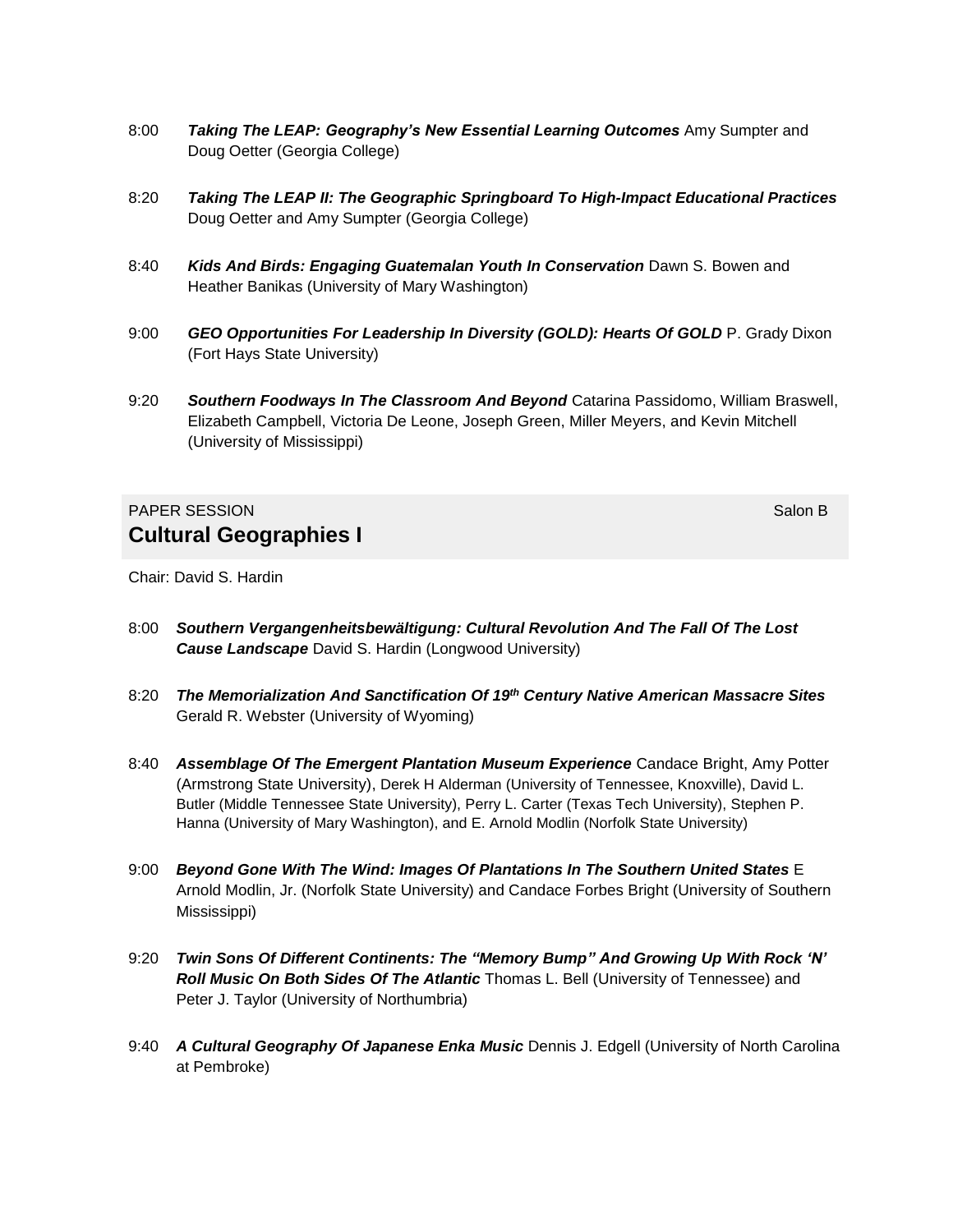#### PAPER SESSION **COASTAL CONTROL Coastal Biophysical and Geomorphological Processes**

Chair: John van der Zwaag, Mississippi State University

- 8:00 *Geocoast: A Decision-Support System For Assessing Sea Level Rise Impacts On Critical Infrastructure* John Van Der Zwaag, Scott Samson, and John Cartwright (Mississippi State University, Geosystems Research Institute)
- 8:20 *Annual Resolution Shoreline Change and Spatial Uncertainty In Coastal Bangladesh* Khaled Rahman and Tom Crawford (Virginia Tech), Scott Curtis (East Carolina University), and Bimal Paul (Kansas State University)
- 9:00 *Impact of Hurricane Joaquin on Invasive Australian Pine Populations (Casuarina equisetifolia) in the Bahamas* John Rodgers (Mississippi State University)

#### **POSTER SESSION** THE GALLERY CONTROL CONTROL CONTROL CONTROL CONTROL CONTROL CONTROL CONTROL CONTROL CONTROL CONTROL CONTROL CONTROL CONTROL CONTROL CONTROL CONTROL CONTROL CONTROL CONTROL CONTROL CONTROL CONTROL CONTROL C **Human-Environment Interactions**

*A Comparative Climatology Of Tornado Outbreaks And Outbreak Variability Within The United States* Rebecca Foglietti and Jason Ortegren (University of West Florida)

*Analysis Of Daily Weather Consumption Of 18-24 Year Olds* Christopher Nunley (Mississippi State University)

*Assessment Of Landscape Change Of The Mobile Bay Using Landsat Imagery (1975-2015)* Abdalla Sherif and Qingmin Meng (Mississippi State University)

*Factors Influencing The Usefulness Of The NWS Website Radar Display* Michelle Saunders (University of South Florida)

*Comparing Forest Disturbance Between U.S. Forest Service Forest Inventory And Analysis (FIA) And Remote Sensing Products In South Carolina* Brooke Rose and Nicholas Nagle (University of Tennessee, Knoxville)

*Development Of A Mobile Geospatial App Using ESRI Collector To Support Environmental Education* Evan Norton and Yingkui Li (University of Tennessee)

*Geospatial Modeling For The Impacts Of A Proposed Dam And Reservoir On The Upper Pit River* Yongqin Zhang and Carol Michelle Ray (Delta State University)

*Improving Sinkhole Mapping Using LIDAR Data And Assessing Road Infrastructure Vulnerabilities In Washington County, TN.* Kingsley Fasesin and Ingrid Luffman (East Tennessee State University)

*Land Cover Changes In Rio De Janeiro, Brazil During The Past Two Decades: An Integrated Remote Sensing And GIS Approach* Feilin Lai and Xiaojun Yang (Florida State University)

*Logistic Regression Modeling Of Vegetation Impact In Protected Area* Min Kim (Marshall University)

*Outer Banks Tourists' Preferences, Sensitivities, and Environmental Perceptions: A Case Study Of Cape Hatteras National Seashore* Logan McSherry (East Carolina University)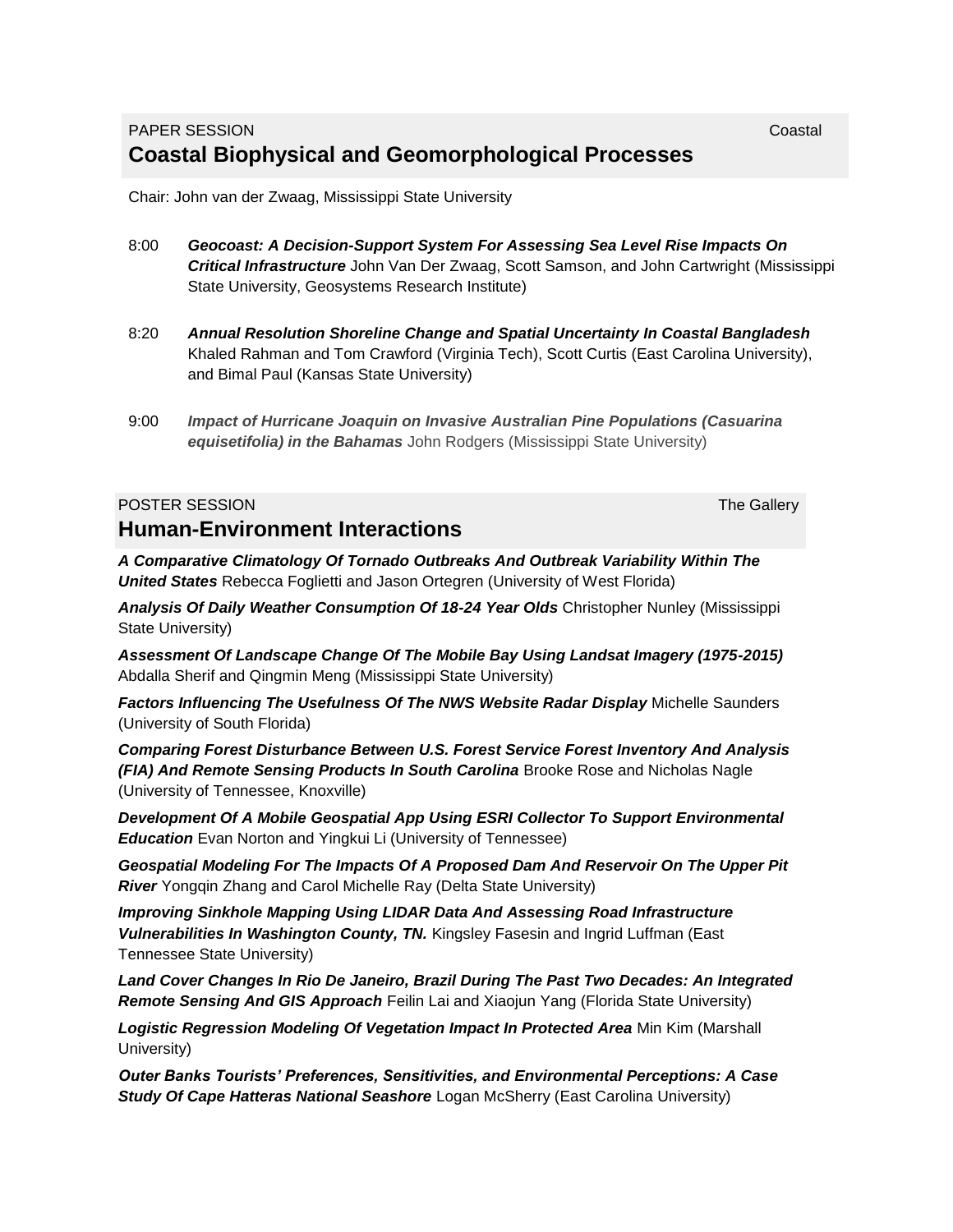*Poison Ivy (Toxicodendron radicans) Growth Habits and Anthropogenic Influence* J.T. Fry, Lynn M. Resler, John Jelesko, and Scotland Leman (Virginia Tech)

*Relationship Between Air Mass Type And Emergency Department Visits For Migraine Headache Across The Triangle Region Of North Carolina* Christopher Elcik and Christopher Fuhrmann (Mississippi State University)

*Spatiotemporal Analysis Of Hydrilla (Hydrilla Verticillata) Infestation In Pickwick Reservoir Alabama* Randee Miller and Jonathan Fleming (University of North Alabama)

*Using Boosting To Identify Fishing Hot Spots Based On Geo-Tagged Twitter Data* Xiaoyu Lu and Xi Luo (University of Tennessee, Knoxville)

*Utilizing Emerging Mobile Technologies For Drought Mitigation* Michael Brown and Kelli Alexander (Mississippi State University)

*Water Use For Center Pivot Irrigation In The Wiregrass Region Of Alabama* Philip Chaney, Jarrett Roland, and Meredith Moore (Auburn University)

*Wild Alternatives: The Role And Significance Of Wild Game Harvesting In West Virginia Foodways* Kaleb Pietkoski, Evelyn Griffith, Jonathan Hall, and Bradley Wilson (West Virginia University)

### **10:00am - 12:00pm**

PAPER SESSION CONTROL CONTROL CONTROL CONTROL CONTROL CONTROL CONTROL CONTROL CONTROL CONTROL CONTROL CONTROL **Economic Geography I**

Chair: Eric K. Spears, Columbus State University

- 10:00 *Scale & Political Ecology: A Conceptual Analysis Of The Brazilian Samarco Disaster* Eric K. Spears (Columbus State University)
- 10:20 *Changing Economic Geography Of Southern New England's "Tobacco Valley" From 1965 To The Present: Local-Global Nexus* Matthew McKay (University of Florida)
- 10:40 *Placing Social Capital: Place Identity And Economic Conditions In Appalachia* Chris Holtkamp and Russell Weaver (Texas State University)
- 11:00 *High Resolution Profit Map For Site-Specific Farm Management: A Case Study In Mississippi* Xiaofei Li (Mississippi State University)
- 11:20 *Hedging The Price Risk Of Corn Revenue Protection Policies Through Call Option: A Spatial Analysis At The County Level* Sweta Tiwari, Shrinidhi Ambinakudige, Keith H. Coble, Ardian Harri, and Barry J. Barnett (Mississippi State University)

**PAPER SESSION** Rivers **Rivers Rivers**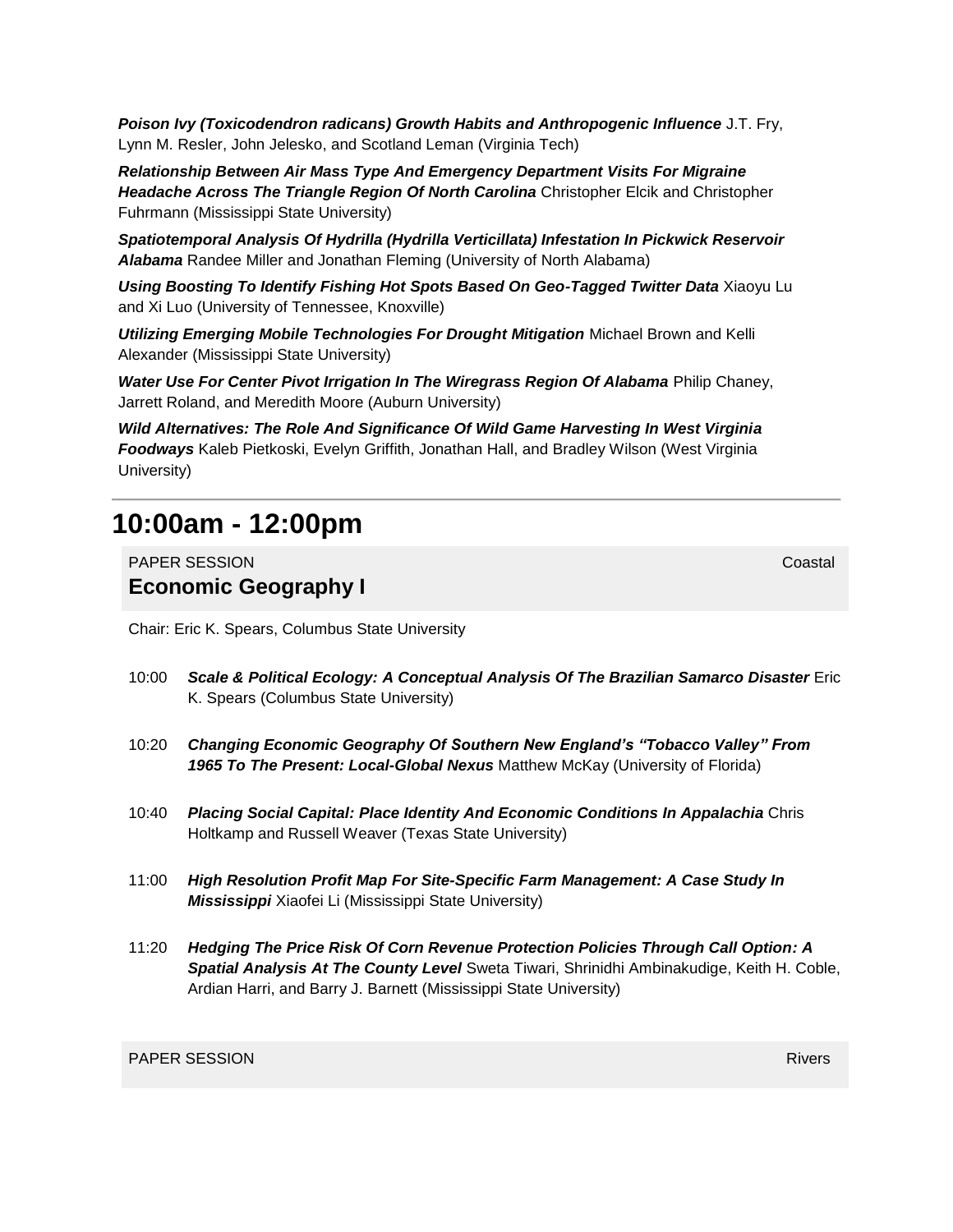#### **Special Session: Food Justice and the U.S. South: Remembering the Past, Cultivating the Future**

Organizers: Brian Williams, University of Georgia and Catarina Passidomo, University of Mississippi Chair and Discussant: Catarina Passidomo, University of Mississippi

- 10:00 *Desertification, Desertion, Democracy? Nutritional Entitlements, Spatial Justice and The Right To Food In Appalachia and Beyond* Bradley Wilson (West Virginia University)
- 10:20 *A Historical Look at a Black Radical Geography in Fannie Lou Hamer's Freedom Farms* Priscilla McCutcheon (University of Louisville)
- 10:40 *Food Justice and Environmental Justice in the Mississippi Delta: Making the connections* Brian Williams (University of Georgia)
- 11:00 *Interpreting and Practicing Food Justice Through Cooperative Economic Relationships* Heather Hyden (North Limestone Community Development Corporation) and Rosalind Harris (University of Kentucky)

#### **PAPER SESSION** Salon B **Cultural Geographies II**

Chair: Taulby H. Edmondson (Virginia Tech)

- 10:00 *The Wind Goes On: Gone With The Wind and The Imagined Geographies Of The American South* Taulby H. Edmondson (Virginia Tech)
- 10:20 *Conflict Of Development and Development Of Conflict: Post War Development Programs In Sri Lanka* Ram Alagan and Seela Aladuwaka (Alabama State University)
- 10:40 *Woven Together: African American Women and The Human Hair Trade Brittani Young* (University of South Carolina)
- 11:00 *Southern Slant: The Geography Of FBS College Football Player Production and Program Success, 2017* Theodore L. Goudge, Jamie R. Ball, and Dylan C. Dennis (Northwest Missouri State University)
- 11:20 *Performing A Black Sense Of Place: Place-Making and The FAMU Marching 100* Doug Allen (Florida State University)
- 11:40 *Geographies of John Cage* Robert Kruse (West Liberty University)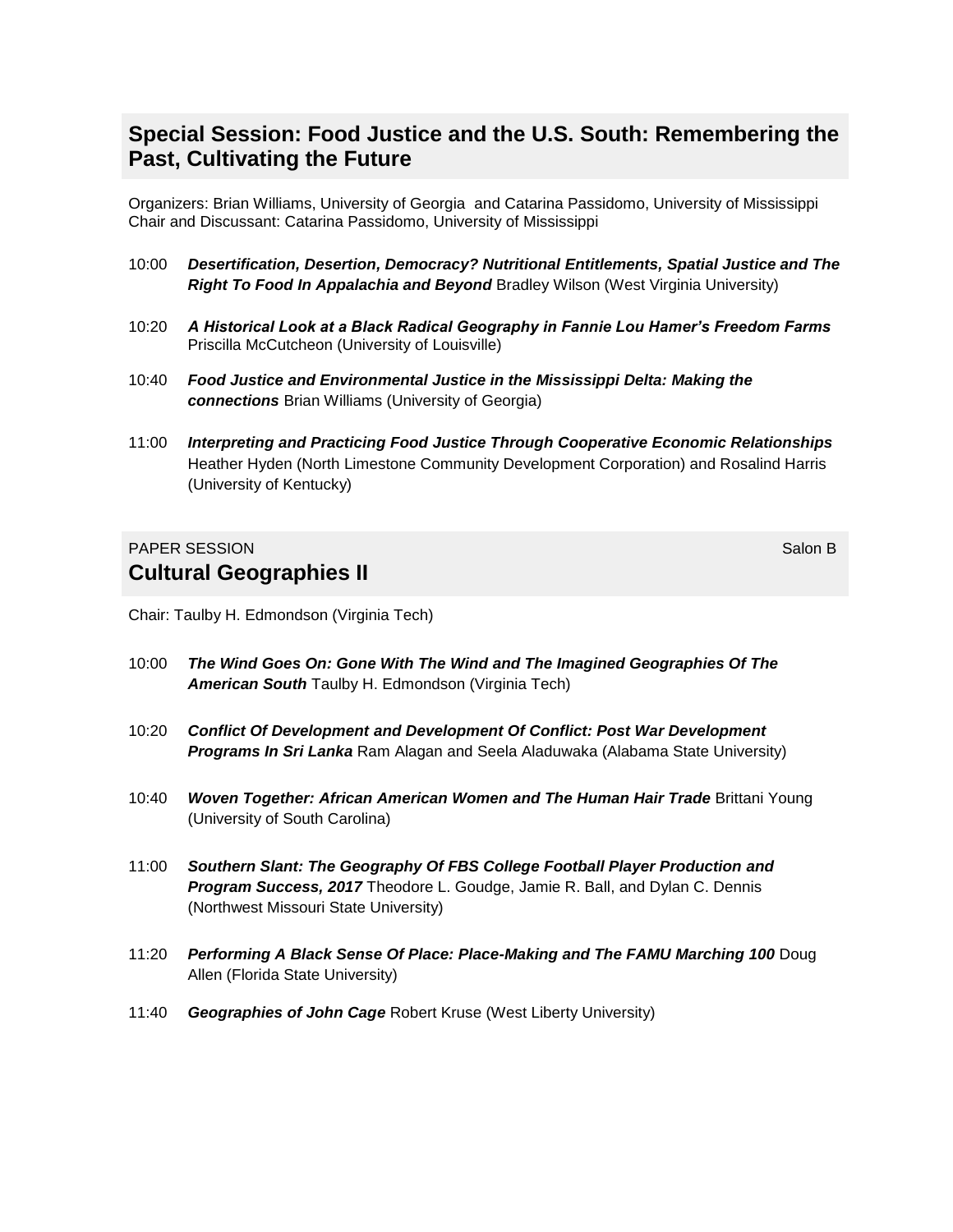#### **PAPER SESSION** PRODUCTS IN A RESIDENCE OF A RESIDENCE OF A RESIDENCE OF A RESIDENCE OF A RESIDENCE OF A RESIDENCE OF A RESIDENCE OF A RESIDENCE OF A RESIDENCE OF A RESIDENCE OF A RESIDENCE OF A RESIDENCE OF A RESIDENCE OF **Special Session: Hydrosocial Geographies in the Apalachicola-Chattahoochee-Flint River Basin**

Session Organizers: Richard Milligan, Georgia State University Ellis Adams, Georgia State University Scott Raulerson, Georgia State University

Chair: Richard Milligan, Georgia State University

- 10:00 *Scalar And Stakeholder Diversity In Transboundary Water Governance Of The ACF* Nicole Vermillion, Ellis Adams, and Richard Milligan (Georgia State University)
- 10:20 *Political Ecology Of The Florida-Georgia Water Dispute In The ACF* Tyler McCreary (Florida State University) and Frank Schmitz (Florida State University)
- 10:40 *Green Infrastructure And Urban Water Inequalities In Atlanta* Hannah Stefanoff (Georgia State University)
- 11:00 *Strategies To Address Racial Disparities In Stormwater Management In Atlanta's Proctor Creek Watershed* Kris Raybon (Georgia State University)
- 11:20 *Economic Impacts And Perceptions Of The Tri-State Water Wars* Scott Raulerson (Georgia State University)

#### **PAPER SESSION** Salon A CONSTRUCTION CONTINUES AND A CONSTRUCT OF THE SALON ASSAULT AND SALON A CONSTRUCT OF THE SALON A **Physical Geography I**

Chair: Phillip P. Schmutz, University of West Florida

- 10:00 *Design Of A Rotating 360° Piezoelectric Sensor To Quantify Aeolian Sand Transport* Phillip P. Schmutz, Ty Briggs (University of West Florida), and Peter Tereszkiewicz (University of South Carolina)
- 10:20 *Calculating Aeolian Sediment Transport Relative To The Presence Of Gravel Lag* Ty Briggs and Phillip P. Schmutz (University of West Florida)
- 10:40 *A Paleoflood Desktop Survey On The Upper Tennessee River* Liem Tran, Sally P. Horn, Larry McKay, and Howard J. Cyr (The University of Tennessee)
- 11:00 *Declining Arctic Sea-Ice Extent and Increasing Wildfire Activity In The Western United States: Spatio-Temporal Linkages* Paul A. Knapp (University of North Carolina at Greensboro) and Peter T. Soule (Appalachian State University)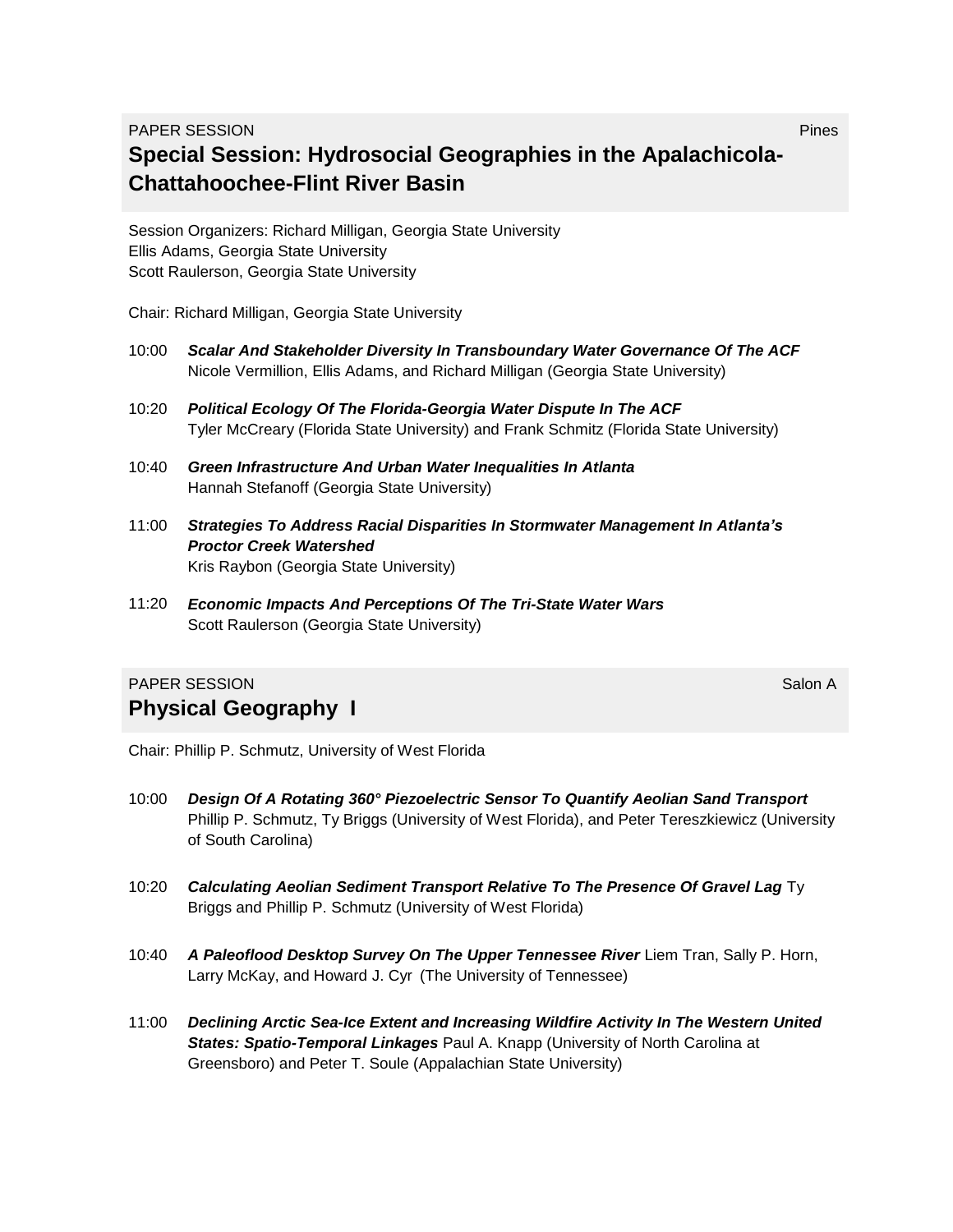- 11:20 *Landslide Inventory Mapping Of Chittagong Hilly Areas Of Bangladesh* Yasin Wahid Rabby and Yingkui Li (University of Tennessee)
- 11:40 *Quantifying The Relative Contributions Of The Physical Mechanisms Responsible For The Atlanta 2009 Flood* Neil Debbage and J. Marshall Shepherd (University of Georgia)

#### **PAPER SESSION** Delta **Delta** Delta Controlleri dell'Internationale della Controlleri della Delta Controlleri dell' **Special Session: Remote Sensing of Physical Environment using Unmanned Aerial Systems II**

Organizers: Padmanava Dash and Shrinidhi Ambinakudige, Mississippi State University Chair: Shrinidhi Ambinakudige

- 10:00 *A Versatile Laser Induced Fluorescence Module System For Remote Sensing* Supriya Nagpal, Adam Powers, Prakash Adhikari, Nava R. Subedi, William P. Williams, Gary Windham, Gerald A. Matthews, and Gombojav O. Ariunbold (Mississippi State University)
- 10:20 *Quantifying Atmospheric Effects In Unmanned Aerial System Imagery* Christopher Zarzar, Padmanava Dash, Jamie Dyer, and Robert Moorhead (Mississippi State University)
- 10:40 *Machine Learning Framework For Levee Slump Slide Detection Using Synthetic Aperture Radar Imagery* Lalitha Dabbiru, James V. Aanstoos, and John E. Ball (Mississippi State University)
- 11:00 *Mapping Common Aquatic Plants Using Unmanned Aerial Systems* Sathishkumar Samiappan, Cary McCraine, Gray Turnage, Lee Hathcock, Haibo Yao, Russel Kincaid, Robert Moorhead, and Steve Ashby (Mississippi State University)
- 11:20 *A Pilot Study For Identifying Failing Septic Systems Using Unmanned Aerial Systems* Padmanava Dash, Shrinidhi Ambinakudige (Mississippi State University), Mark Elliott, Yuehan Lu (University of Alabama), Gray Turnage, and Robert Moorhead (Mississippi State University)

#### **PAPER SESSION** Foothills **Foothills Graduate Honors Papers – Doctoral**

Organizer: SEDAAG Honors Committee Chair: Amy Potter, Armstrong University

10:00 *Climate Change In A High-Elevation Whitebark Pine Ecosystem, Beartooth Mountains, Wyoming, U.S.A.* Maegen Rochner (University of Tennessee, Knoxville)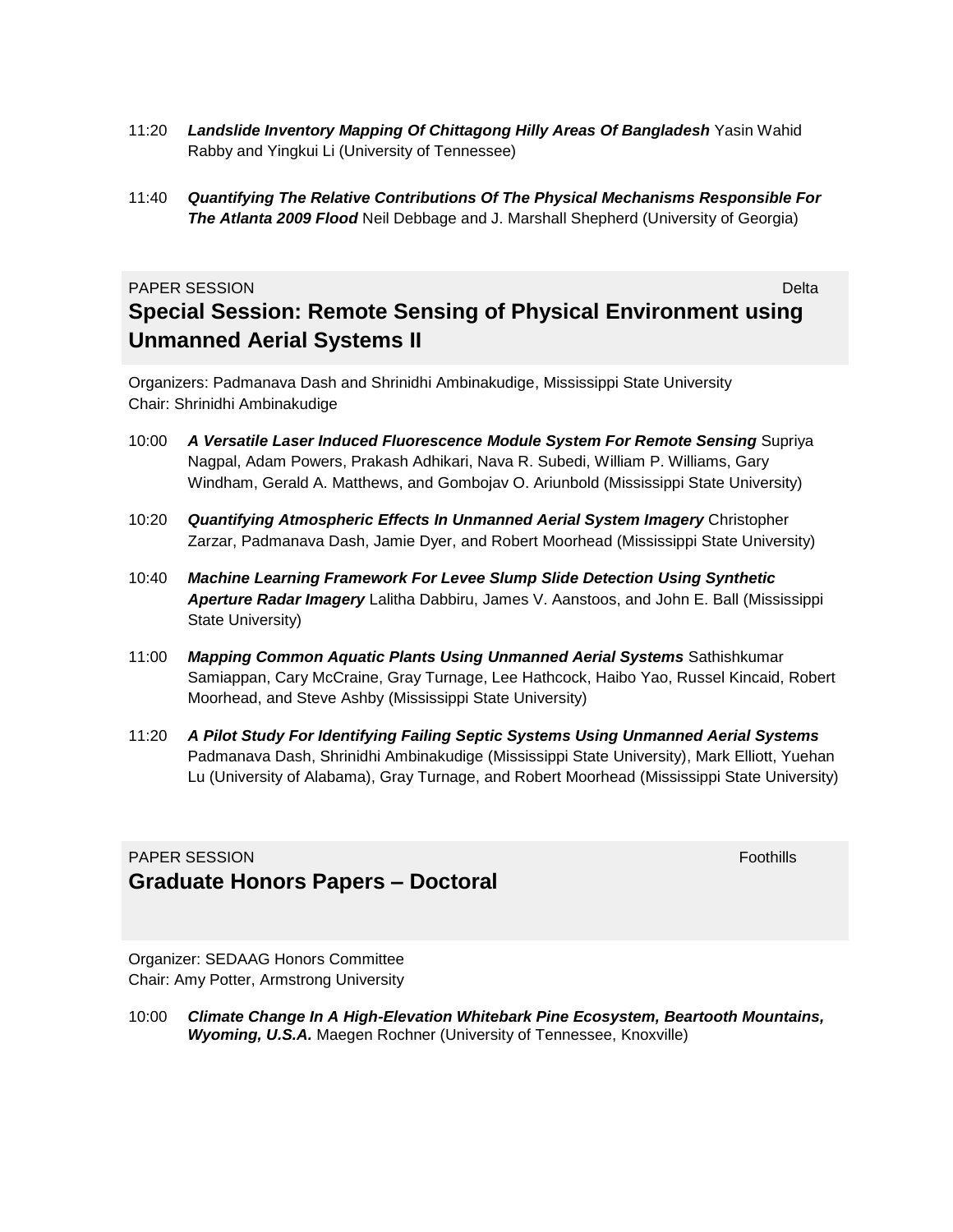- 10:20 *Riparian Vegetation Response To Streamflow Alteration Due To Dam Construction In A Range Of Rivers Across The United States* Dinuke Munasinghe (University of Alabama)
- 10:40 *Modeling Urban Growth And Land Cover In Albuquerque, New Mexico Using SLEUTH* Pankaj R. Bajracharya (University of North Carolina at Greensboro)
- 11:00 *Investigating The Relationship Between Climate And Valley Fever Incidence In Kern County, CA* Elizabeth Weaver (Virginia Tech)
- 11:20 *The Geography Of The Creative Class In The Greater Tokyo Area* Makoto Ikegaya (University of North Carolina at Greensboro)

#### **POSTER SESSION** THE GALLERY CONTROL CONTROL CONTROL CONTROL CONTROL CONTROL CONTROL CONTROL CONTROL CONTROL CONTROL CONTROL CONTROL CONTROL CONTROL CONTROL CONTROL CONTROL CONTROL CONTROL CONTROL CONTROL CONTROL CONTROL C

#### **Human Geography**

*'Geographies Of The Projection': The Early Dissemination Of Mercator And Wright's Projections* Michele Abee (University of North Carolina at Greensboro)

*A Grave Situation In Kentucky: Dislocated Memorialization And The Blue Grass Army Depot's "Cemetery A."* Margaret Gripshover (Western Kentucky University)

*Can Community Size Influence Individual Awareness Of Regional Geosciences Resources?* Sarah Radencic Lalk And Kathleen Sherman-Morris (Mississippi State University)

*Gentrification And Public Transportation* Joyce Clapp and Selima Sultana (University of North Carolina at Greensboro)

*Improving Communication Of Weather Emergencies To The Deaf And Hard-Of-Hearing Community* Taylor Pechacek (Mississippi State University)

*Making A Molehill Out Of A Blair Mountain: The Erasure Of Heritage And Landscape In The Southern Appalachian Coalfields* Christa Smith (Clemson University) and Margaret Gripshover (Western Kentucky University)

*NCGE-GeoCamp Iceland: Transforming Professional Development In Geography Education* Ellen Foster (University of Mississippi) and Carol Sawyer (University of South Alabama)

*Role Of Religious Demography In Northern Ireland* Ron Roman (CUNY-Hunter College)

*Settlement And The Cost Of Being On The Water's Edge Of The Gulf Of Mexico* Skeeter Dixon (University of Southern Mississippi)

*Tell 'Em Where We're From, Y'all!: A Spatial Autocorrelation Of Incoming University Of North Alabama Students* Kathryn Kelsoe (University of North Alabama)

**The Oyster Trail** Regina Kirkland (University of South Alabama)

*The Wooden Folk Houses Of Eastern Europe And Their American Counterparts* Scott Brown (Francis Marion University)

*Warning Coordination Meteorologists' Perceptions About Social Science Issues* Kathleen Sherman-Morris and Holly Lussenden (Mississippi State University)

*Web-Based Apps For Citizen Engagement: A PGIS Approach* Jordan Niedzwiecki (University of North Alabama)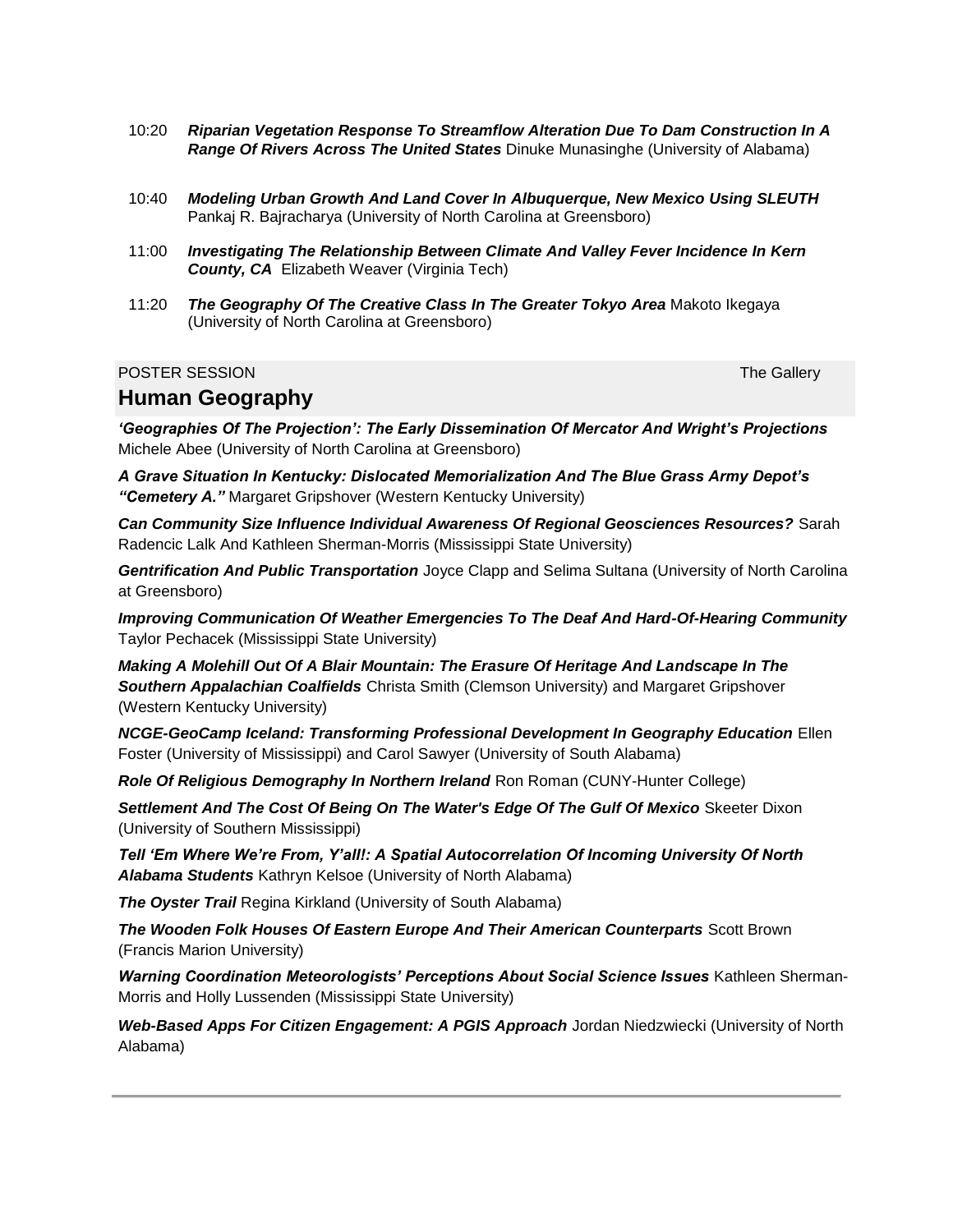### **12:00pm-1:00pm**

#### **LUNCH**

On your own Stand-Alone Geographers Lunch in Salon C

### **1:00pm - 3:00pm**

#### **PAPER SESSION** Rivers **Rivers Rivers Historical Geography**

Chair: Jessey Gilley, Lincoln Memorial University

- 1:00 *G.K. Chesterton: Reflections On Misunderstanding Foreign Places* Jessey Gilley (Lincoln Memorial University)
- 1:20 *Developing A GIS App To Build A Historical Database And Allow For A Self-Guided*  **Cemetery Tour** Jennifer LeBlanc and Yongqin Zhang (Delta State University)
- 1:40 *Historical Geographies Of The African American Experience: Analyzing Museums' Changing Narratives* Matthew Cook (Eastern Michigan University)
- 2:00 *Changing Boundaries Of The National Park System* Joe Weber (University of Alabama)
- 2:20 *Extracting Quantitative Data From Historical Records* Gregory Burris, James Elsner, and Ronald Doel (Florida State University)
- 2:40 *Patrick Geddes: Regional Geographer And City Planner* Thomas F. Howard (Armstrong State University (retired))

#### **PAPER SESSION** CONSTRUCTION CONTINUES AND COASTAL CONTINUES. **Economic Geography II**

Chair: Andy Walter, University of West Georgia

- 1:00 *Geographies Of The Sports Business: An Analysis Of Space And Place In The*  **Industry's Primary Trade Journal** Andy Walter (University of West Georgia)
- 1:20 *Maritime Exposure And Economic Prosperity: Why Location Matters* Jesse M. Lane (University of North Carolina at Greensboro)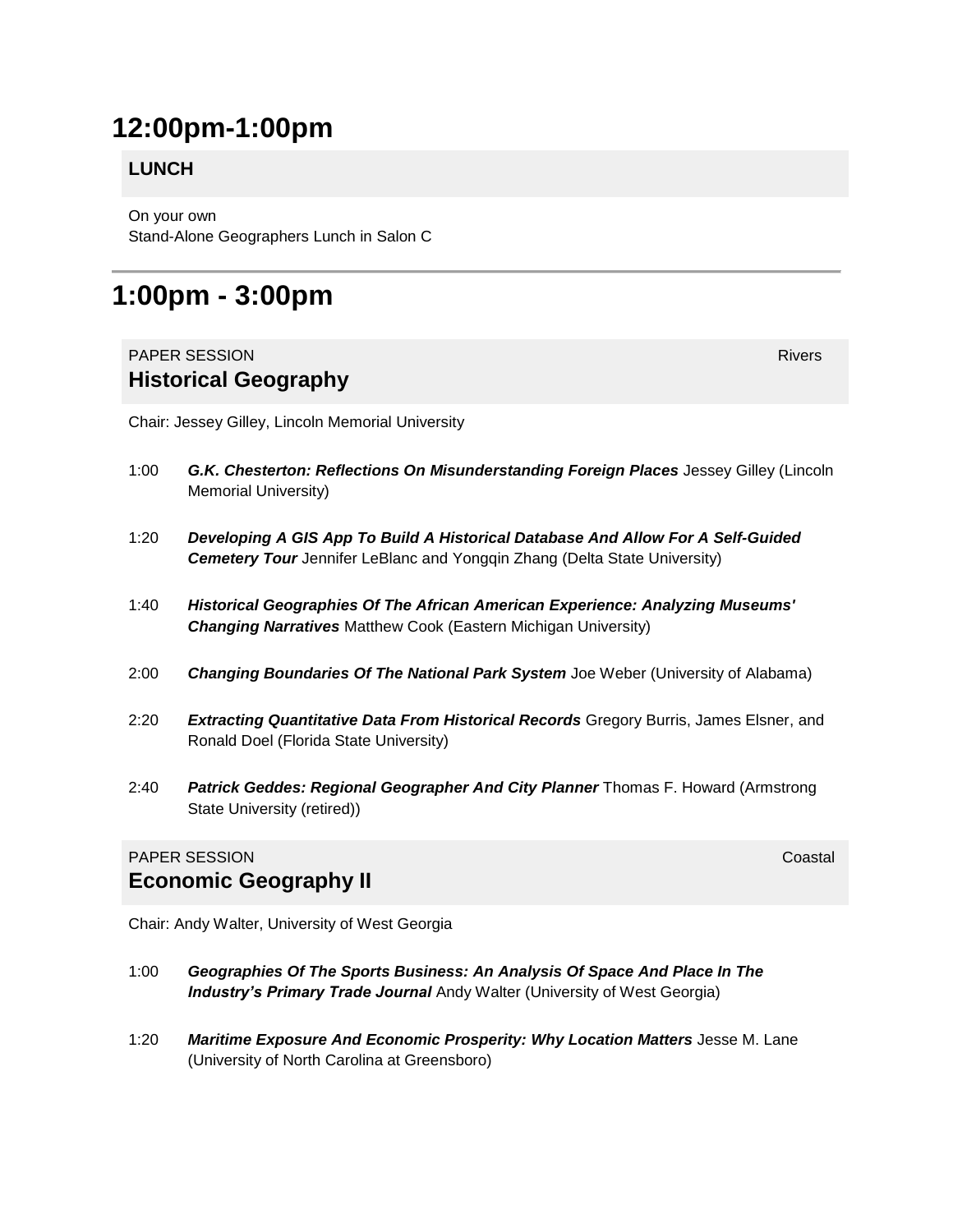- 1:40 *Geographical And Chronological Patterns In The Sales Of Mississippi Saltwater Fishing And Seafood Licenses From 2000 To 2015* Benedict Kit A. Posadas, Jr. (Mississippi State University)
- 2:00 *The Gulf South "Blue Economy": Sustainable Regional Development, Or Just A Bucket Of Chum?* Mark M. Miller and Chad R. Miller (University of Southern Mississippi)

#### **PAPER SESSION** Delta **Delta** Delta Controlleri del controlleri del controlleri del controlleri del controlleri del controlleri del controlleri del controlleri del controlleri del controlleri del controlleri del controller

#### **Applications of Geospatial Techniques and Technologies : Physical Systems**

Chair: Dr. Amelia A.A. Fox, Mississippi State University

- 1:00 *Meeting Spatial Challenges In Agriculture* Dr. Amelia A.A. Fox (Mississippi State University)
- 1:20 *Geospatial Applications Of A Tree Pest And Disease Vulnerability Model On Street*  **Trees In Washington DC** Laura Smith (University of Tennessee), Sunshine Brosi (Frostburg State University), Earl Eutsler (Washington DC Urban Forestry Administration), and John Churchill (Frostburg State University)
- 1:40 *Utilizing Geospatial Cloud Computing For Enhanced Global Monitoring And Mapping Of Cyanobacteria Harmful Algal Blooms* Sam Weber (University of Georgia)
- 2:00 *Modelling Erosion Potential Using AHP Methods And GIS* John Cartwright (Mississippi State University, Geosystems Research Institute)
- 2:20 **Groundwater Depletion and Drought Frequencies: A Global Analysis** Aynaz Lotfata and Shrindhi Ambinakudige (Mississippi State University)

#### **PAPER SESSION** SALON BELOW AND SALON BELOW THE SALON BELOW BY A SALON BELOW BY A SALON BELOW BY A SALON BELOW BY A SALON BELOW BY A SALON BELOW BY A SALON BELOW BY A SALON BY A SALON BY A SALON BY A SALON BY A SALON BY A **Special Session: Applications in Dendrochronology**

Organizers: Henri D. Grissino-Mayer and Maegen L. Rochner, The University of Tennessee Chair: Maegen L. Rochner, The University of Tennessee

- 1:00 *Coastal Dendrochronology: An Overview And Perspectives From Ecology* Clay Tucker (Louisiana State University)
- 1:20 **History Of The Deason House, Jones County, Mississippi As Told By Proxies David Holt** (University of Southern Mississippi), Grant Harley (University of Idaho), Justin Maxwell (Indiana State University), and Christopher Speagle (University of Southern Mississippi)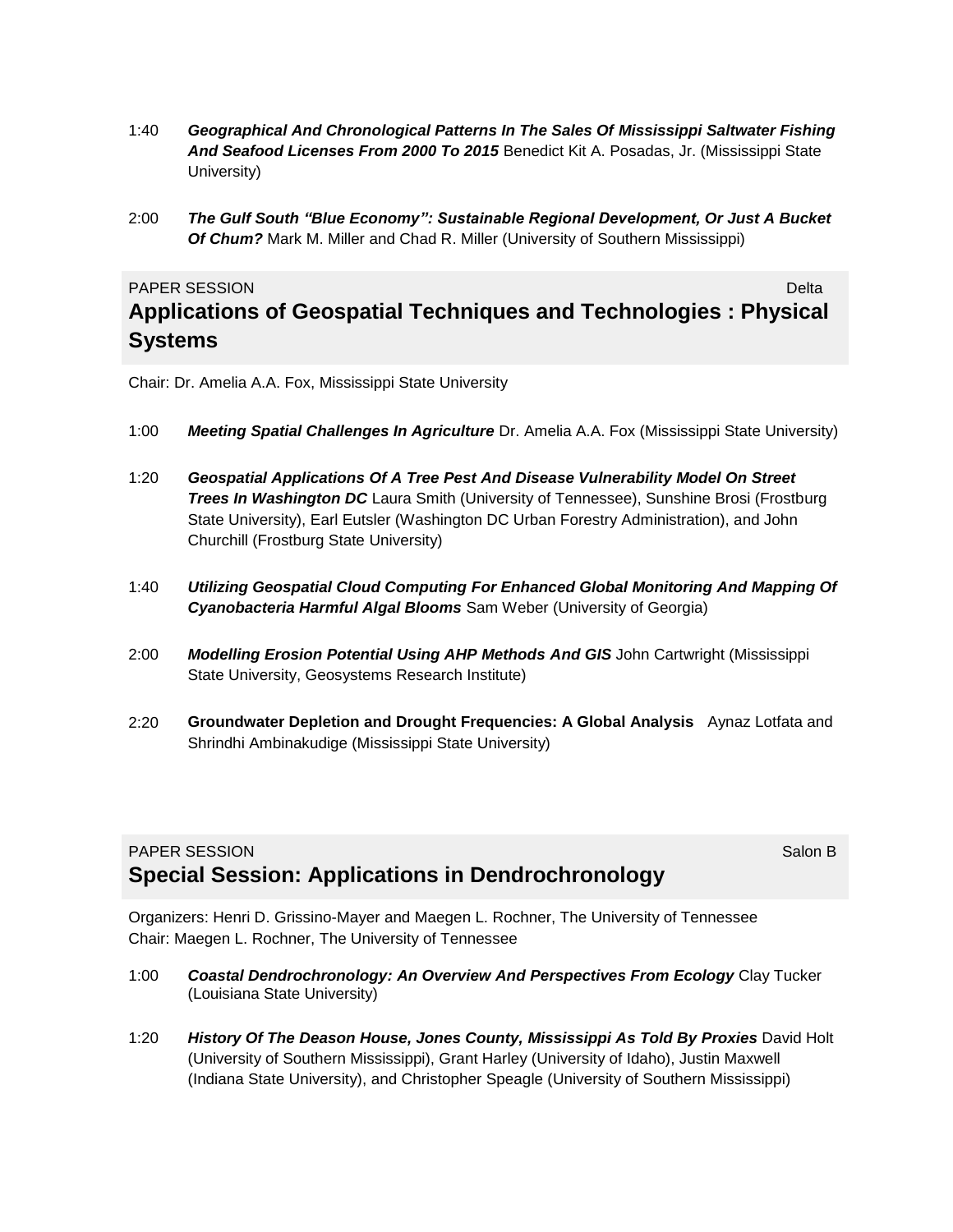- 1:40 *Tree-Ring Records Of Flooding In The Mississippi Basin* Matthew Therrell (University of Alabama), Jonathan Remo (Southern Illinois University) Emily Elliot, James Rivers (University of Alabama), and Margaret Bialecki (University of Minnesota)
- 2:00 *Longleaf Pine Cone–Radial Growth Relationships In The Southeastern U.S.* Thomas Patterson (University of Southern Mississippi) and Paul Knapp (University of North Carolina at Greensboro)
- 2:20 *Tree-Ring Dating Of Timbers From The Gonzalez-Alvarez And Tovar Houses, St. Augustine, Florida, USA* Henri D. Grissino-Mayer and Maegen L. Rochner (University of Tennessee, Knoxville)

#### **PAPER SESSION** Salon A **Physical Geography II**

Chair: Joann Mossa, University of West Florida

- 1:00 *Studies Of Habitat Selection By American Beavers In Northern Alabama Using Space-Time Models And Remote Sensing* Guiming Wang, Lance F. McClintic, and Tony Francis (Mississippi State University)
- 1:20 *Sand Bar Shrinkage And Vegetation Growth Following Decades Of Disturbance, Middle Apalachicola River* Joann Mossa and Yin-Hsuen Chen (University of Florida), Scott Walls (Walls Land and Water, LLC), and G. Mathias Kondolf (University of California, Berkeley)
- 1:40 *Extensive Anthropogenic Sediment In A Small, Southeastern Piedmont Watershed: Chicken Creek, Fairfield County, South Carolina* Tyler Dearman and L. Allan James (University of South Carolina)
- 2:00 *The Nature Of Dissolved Organic Matter and Its Effect On Biogeochemical Cycling Of Toxic Trace Metals In Weeks Bay Estuary* M.S. Sankar, P. Dash, V. Paul, S. Singh, J. Varco, and J.R. Rodgers (Mississippi State University), Y. Lu (University of Alabama), Z. Arslan (Jackson State University), and S. Phipps (Weeks Bay National Estuarine Research Reserve)
- 2:20 *A Stratigraphic Pollen Record From A Late Pleistocene Cypress Forest, Northern Gulf Of Mexico Continental Shelf* Andy Reese (University of Southern Mississippi
- 2:40 *Impact of Hurricane Joaquin on Invasive Australian Pine Populations (Casuarina equisetifolia) in the Bahamas* John Rodgers (Mississippi State University)

#### **PAPER SESSION** PRODUCTS IN THE RESERVE SERVER SESSION CONTINUES. **Geography of Health and Safety**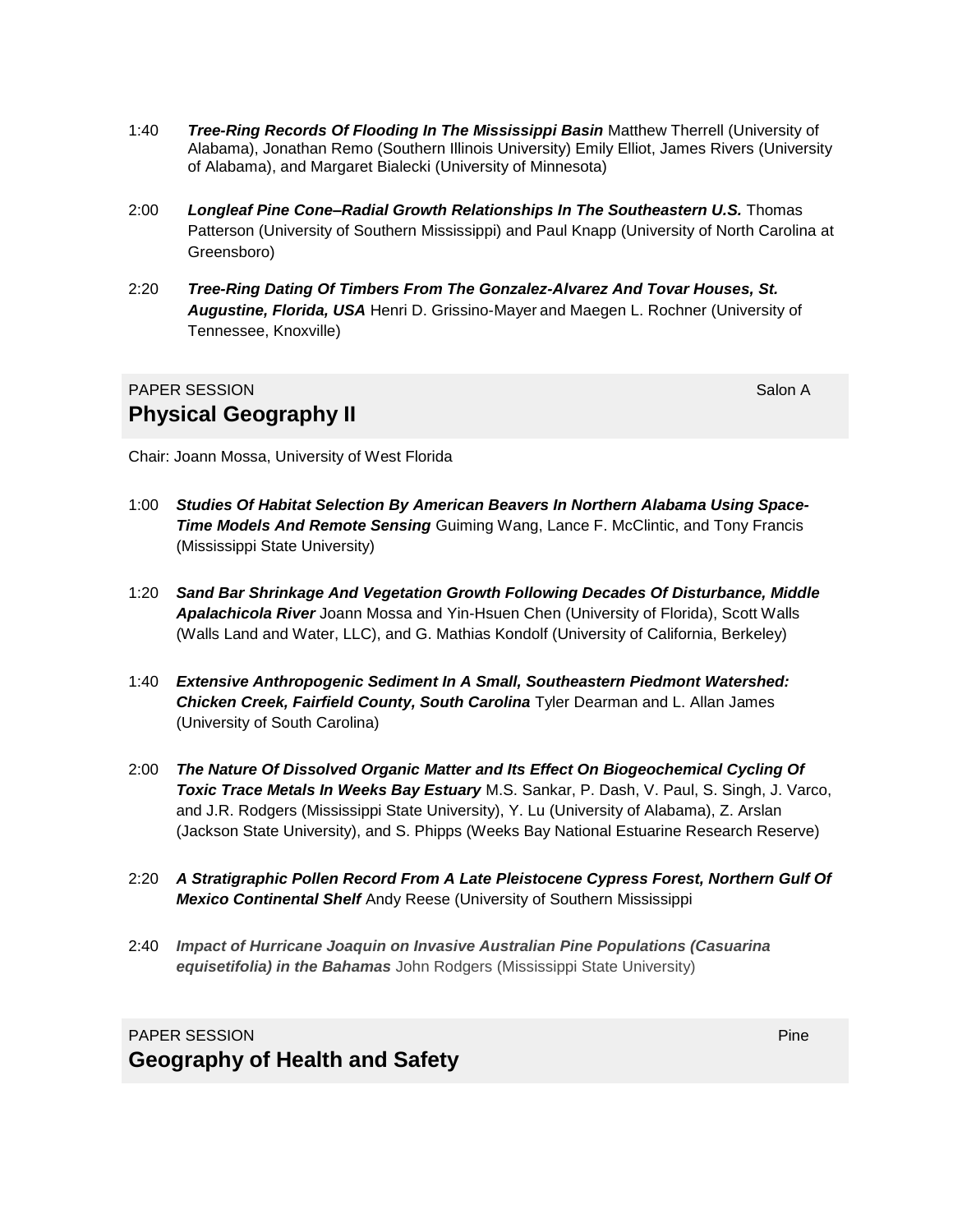#### Chair: Eric Delmelle

- 1:00 *Health Insurance And The Geography Of Health Access In Mississippi* Sam Miller (University of Southern Mississippi)
- 1:20 *Zika In Colombia: Space-Time Signatures Of An Epidemic On The Move* Eric Delmelle, Ari Whiteman (University of North Carolina at Charlotte) and Irene Casas (Louisiana Tech)
- 1:40 *Measuring Access To Health Care In West Virginia* Jamison Conley, Bradley Wilson, Insu Hong, Colin Lopez, and Thomson Gross (West Virginia University)
- 2:00 *Winter Weather Hazards: Injuries And Fatalities Associated With Snow Removal* Christa Haney (Mississippi State University)
- 2:20 *Assessment Of Personal Heat Exposure Among Grounds Management Workers In The Southeast USA* Chris Fuhrmann (Mississippi State University), Margaret Sugg (Appalachian State University), and Jennifer Runkle (North Carolina State University)

#### **PAPER SESSION** FOOTHILL INTERFERING TO A SECOND FOOTHILL INTERFERING TO A SECOND FOOTHILL INTERFERING TO A SECOND FOOTHILL INTERFERING TO A SECOND FOOTHILL INTERFERING TO A SECOND FOOTHILL INTERFERING TO A SECOND FOOTHILL **Graduate Honors Papers – Master's**

Organizer: SEDAAG Honors Committee Chair: Amy Potter, Armstrong University

- 1:00 *A Climatological Comparison Of Convective And Non-Convective High-Wind Events In The Eastern United States During 1973-2015* Victoria Murley (Western Kentucky University)
- 1:20 *Four Blocks From The French Quarter: Sharing, Authenticity, And The Relational Geography Of Airbnb* Ian Spangler (University of Kentucky)
- 1:40 *Analysis Of Agricultural Drought Occurrence In Kenya Using MODIS Data* Donald Akanga (University of North Alabama)
- 2:00 *Influence Of Large-Scale Atmospheric Patterns On The Winter Climate Of The Southern Appalachian Mountains* Montana A. Eck (Appalachian State University)

### **3:00pm - 5:00pm**

PAPER SESSION Black Prairie **Water, Rivers, and Watersheds**

Chair: Sarah Praskievicz, University of Alabama

3:00 *Hydrologic Classification Of Rivers Based On Cluster Analysis Of Dimensionless Signatures* Sarah Praskievicz and Cehong Luo (University of Alabama)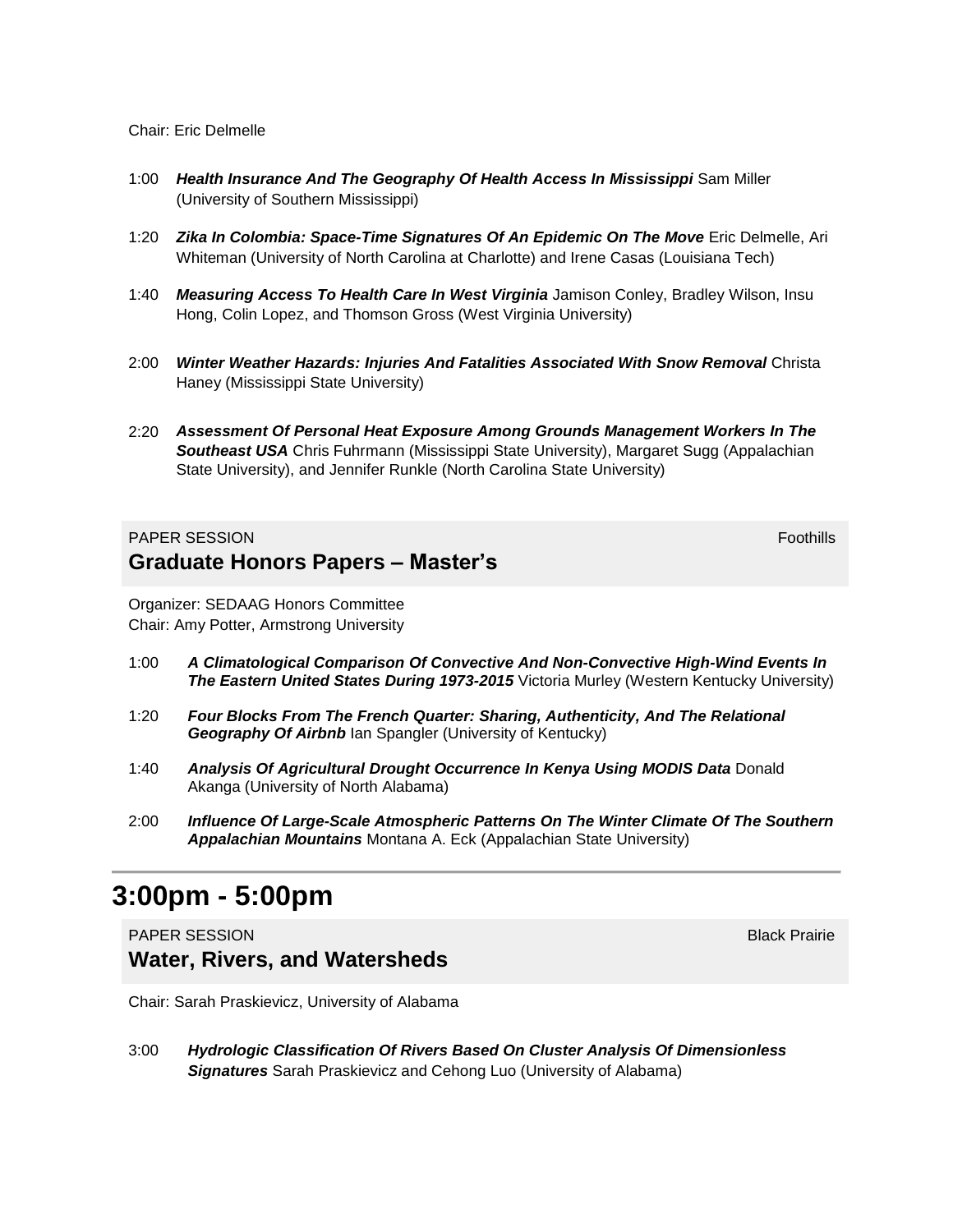- 3:20 *Geospatial Analysis Of Watershed Stream Quality And Treatment Cost* Yongqin Zhang and Blake Davis (Delta State University)
- 3:40 *Remote Sensing Analysis Of Severe Weather Impacts On Water Quality Nicholas J. Sokol* (University of South Carolina)
- 4:00 *A Spectroscopic Study Of Dissolved Organic Matter Under Storm Flow Conditions*  Prakash Adhikari, Padmanava Dash, MS Sankar, Supriya Nagpal, Nava Sudedi, and Gombojav O. Ariunbold (Mississippi State University)

#### **PAPER SESSION** SALON SALON SALON AND SALON ASSAULT AND SALON ASSAULT AND SALON ASSAULT AND SALON ASSAULT AND SALON A **Special Session: Honoring the Career of Gerald Webster**

Organizer: Jonathan Leib, Old Dominion University Chair: Jonathan Leib, Old Dominion University

- 3:00 *Gerald Webster and The Political Geography Of The American South* Jonathan Leib (Old Dominion University)
- 3:20 *Splitsville, USA: Reexamining American Secession Movements In The 21st Century* Timothy Kidd (Old Dominion University)
- 3:40 *People's Choice Or Partisanship?: Constitutional Amendments, Legal Battles, And Wasted Votes In The Sunshine State* Nicholas Quinton (Florida State University and political consultant)
- 4:00 *The Asian American Vote in the 2016 U.S. Presidential Election* Daniel McGowin (Jacksonville State University)
- 4:20 *Fusing Social Theory and Quantitative Approaches: An Example Analysis Of Plasma Collection In The United States* Matthew Balentine (University of North Carolina at Greensboro)
- 4:40 *"Dragon At The Gate": The Use Of Voter ID Laws To Identify "Non-Users" Of Archives And Libraries* Miranda Webster (University of Alabama)

#### PAPER SESSION **Coastal Community Coastal Coastal Coastal** Coastal Coastal Coastal Coastal Coastal Coastal Coastal

### **Urban Space and Spacialities**

Chair: Russell Smith, Winston-Salem State University

3:00 *Binary Bathrooms And Non-Binary Populations* Rachael Cofield and Petra Doan (Florida State University)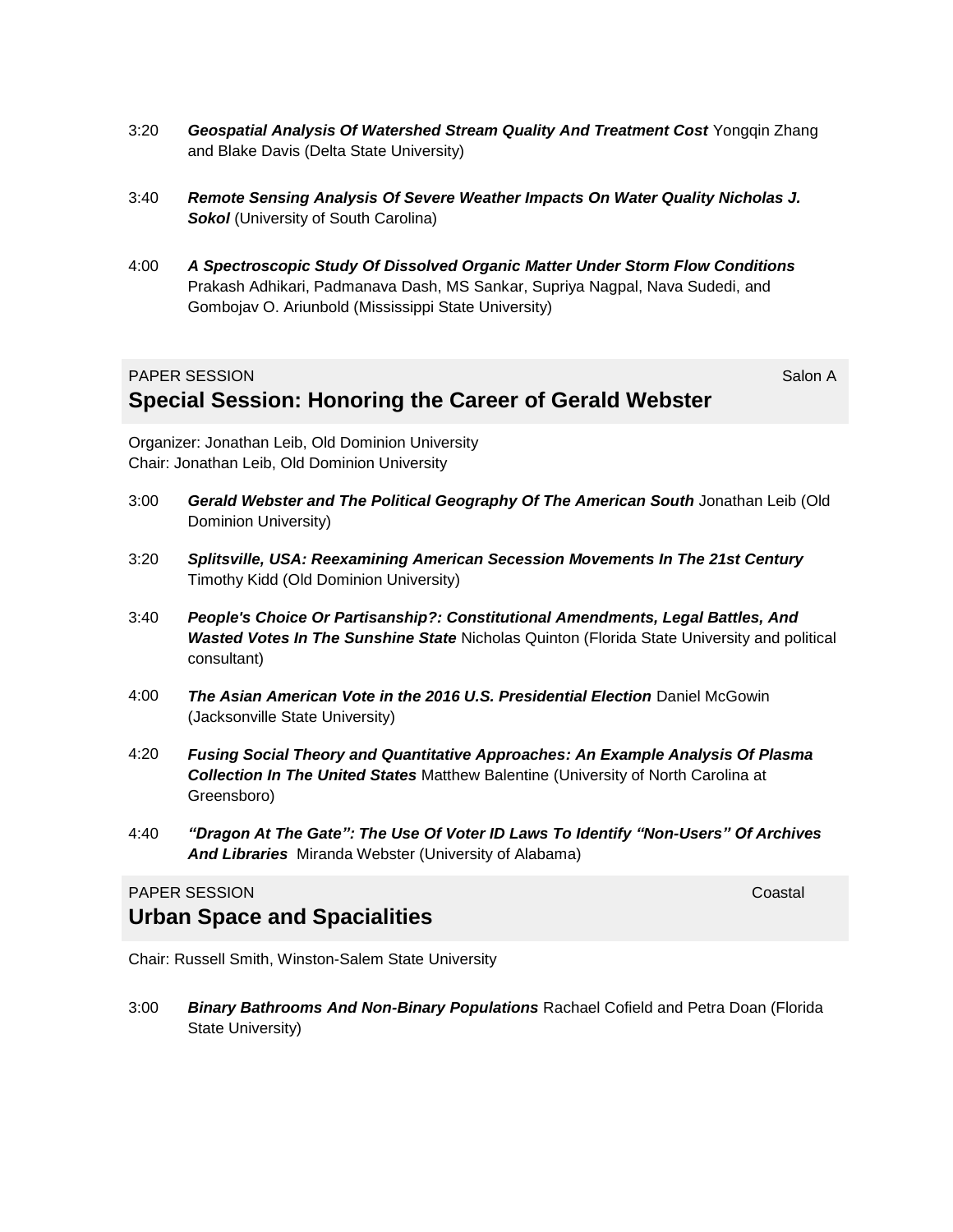- 3:20 *Urban Extensions In The England: Sustainable Urban Development Or Suburban*  **Sprawl?** Russell Smith (Winston-Salem State University)
- 3:40 *Rescinding A Bid: Stockholm's Uncertain Relationship With The Olympic Games* Erik Olson, Robert Oliver, Luke Juran, and Korine Kolivras (Virginia Tech)
- 4:00 *Immigrant Integration, Inclusion, and Receptivity In Welcoming Cities In The U.S. South*  Paul N. McDaniel (Kennesaw State University)
- 4:20 *Light Rail Transit and Neighborhood Change* Elizabeth C. Delmelle and Isabelle Nilsson University of North Carolina at Charlotte
- 4:40 *Suburbanization and The Making Of Atlanta As The 'Black Mecca'* Katherine Hankins (Georgia State University) and Steve Holloway (University of Georgia)

#### **PAPER SESSION** PAPER SESSION

#### **Applications of Geospatial Techniques and Technologies: Human Systems**

Chair: Roshan Mark, University of North Alabama

- 3:00 *Urban Change Detection Through Nighttime Light, Imagery And NDVI-Data Fusion* Roshan Mark and Singh Matharu (University Of North Alabama)
- 3:20 *Understanding Demographic And Socioeconomic Bias Of Twitter Users At Local Level*  Yuqin Jiang and Zhenlong Li (University of South Carolina)
- 3:40 *Best Practices Of The New And Updated North Carolina State And Local Government GIS Metadata Profile* Craig Pederson and Timothy Mulrooney (North Carolina Central University)
- 4:00 *The Use and Application Of The Raster GIS Data Model In The Study Of Food Deserts And Food Swamps In North Carolina Affiliation* Timothy Mulrooney, Chris McGinn, Byron Ifediora, and Richard Madumere (North Carolina Central University)
- 4:20 *Estimating Populations Of Third World Countries For Aid Relief Using Geospatial Technologies* Amy Ward and Yongqin Zhang (Delta State University)
- 4:40 *Best Practices Of The New And Updated North Carolina State And Local Government GIS Metadata Profile* Craig Pederson and Timothy Mulrooney (North Carolina Central University)

#### **PAPER SESSION** Foothills **Foothills Geographies of Food and Drink**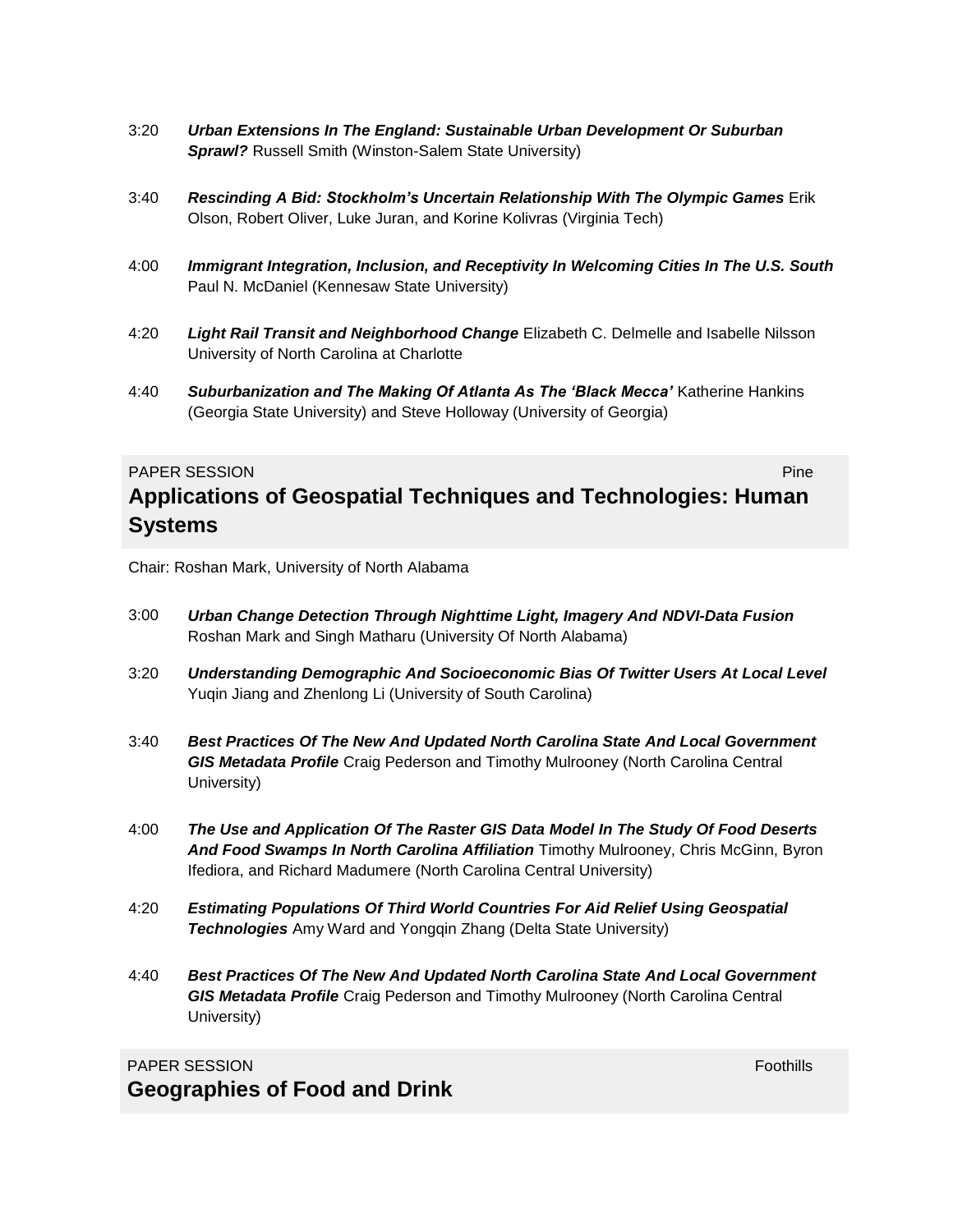Chair: Caitlin Finlayson, University of Mary Washington

- 3:00 *Planning A Mobile Farmers' Market In Fredericksburg, VA* Hallie Heinzen (University of Mary Washington)
- 3:20 *(Im)Perfect Food: A Visual Analysis Of The Ugly Food Movement* Caitlin Finlayson and Kathleen Boston (University of Mary Washington)
- 3:40 *Southern Foodways In The Classroom and Beyond* Catarina Passidomo, William Braswell, Elizabeth Campbell, Victoria De Leone, Joseph Green, Miller Meyers, and Kevin Mitchell (University of Mississippi)
- 4:00 *Local Lagers And Area Ales: Independent Brewing And The Construct Of Local* Caleb Smith (University of Southern Mississippi)
- 4:20 *Winegrape Variety Zones In The Southeastern U.S.* John W. Nowlin (University of North Carolina at Greensboro)

#### **PAPER SESSION** Rivers **Rivers Rivers Hazards, Risk, and Vulnerability**

Chair: Ronald L. Schumann III, University of North Texas

- 3:00 *The Evolution Of Gathering Places In Disaster Recovery: Initial Findings From Hurricane Harvey* Ronald L. Schumann III (University of North Texas)
- 3:20 *Risk Assessments And Mapping For Universities: Hazard Mitigation In Higher Education* Andrew Joyner, William Tollefson, Joseph Harris, and Andrew Worley (East Tennessee State University)
- 3:40 *Physical And Social Characteristics Of Nocturnal Tornado Risk And Vulnerability In Tennessee* K N. Ellis and L. R. Mason (University of Tennessee)
- 4:00 *Is The Term "Tornado Valley" A Better Tool Than "Tornado Alley"?* P. Grady Dixon (Fort Hays State University)
- 4:20 *Patterns In Tornadic Storm Modes In The Tennessee Area And Potential Implications For Forecasters* Daniel A. Burow, Kelly N. Gassert, Kelsey N. Ellis, Lisa R. Mason, and MonTrè D. Hudson (University of Tennessee, Knoxville)
- 4:40 *Using The Analytical Hierarchy Process (AHP) As A Data Integration Tool In Examining The Vulnerability Of The Natural System At Five Villages In Mt. Kasigau, Kenya* Njoroge Gathongo and Liem Tran (University of Tennessee)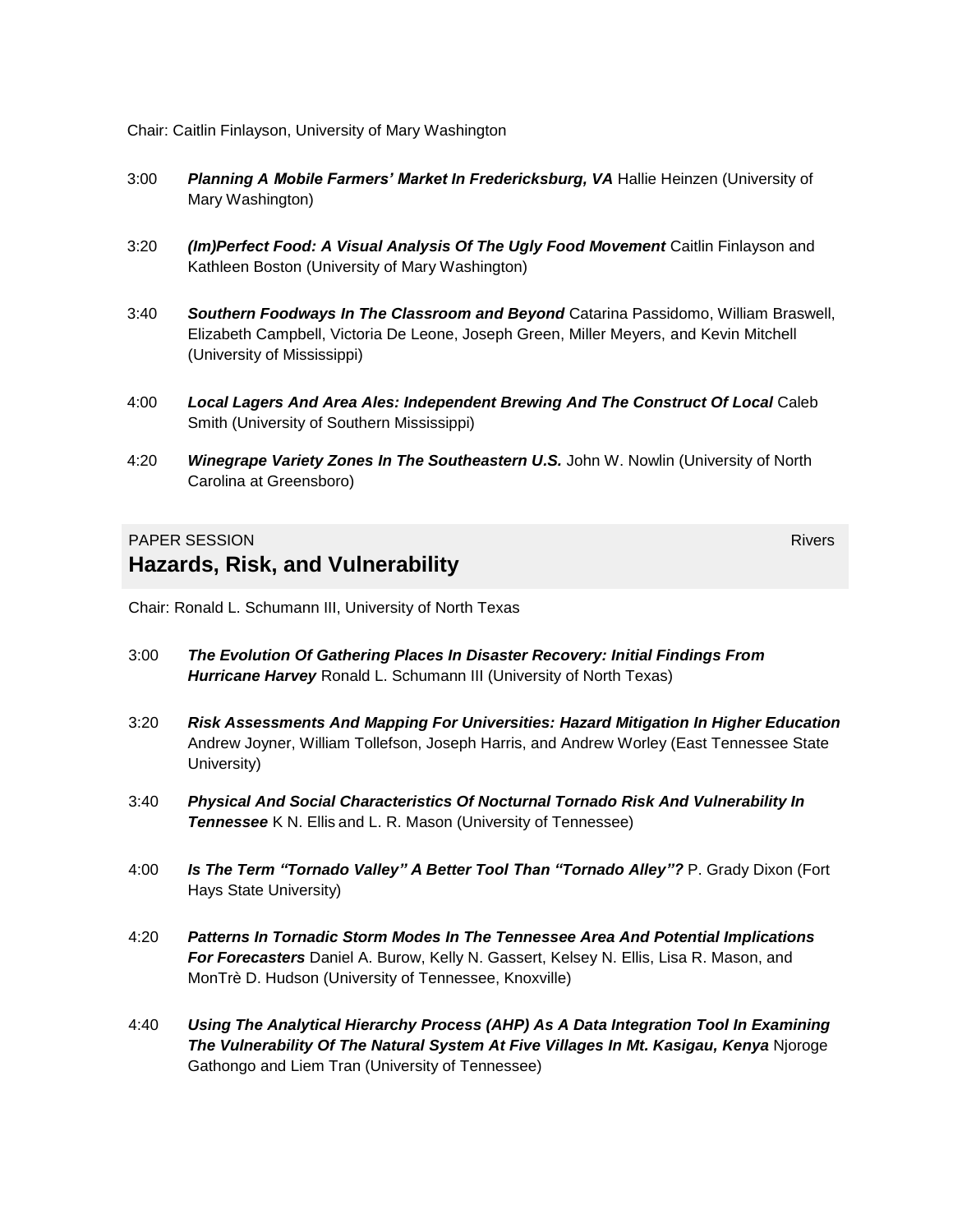**PANEL SESSION** Delta **Delta** Delta Controlleri dell'Internationale della Controlleri della Delta Controlleri dell' **Special Session: "In order to see the blues all 'round": Honoring Clyde Woods**

Organizers: LaToya Eaves, Middle Tennessee State University & Brian Williams, The University of Georgia

3:00 *Panelists* Rosalind Harris, University of Kentucky; Hilda Kurtz, The University of Georgia; Priscilla McCutcheon, University of Louisville; C. Sade Turnipseed, KHAFRE Inc.

#### **POSTER SESSION** The Gallery Contract of the Gallery Contract of the Gallery Contract of the Gallery Contract of the Gallery Contract of the Gallery Contract of the Gallery Contract of the Gallery Contract of the Gallery C **Physical Geography**

*A Total Alkalinity Algorithm For Northern Gulf Of Mexico* Madhur Devkota and Padmanava Dash (Mississippi State University)

*Analysis Of Suspended Particulate Matter Concentrations In Weeks Bay, Alabama Using Landsat Imagery* Devon Flickinger (Mississippi State University)

*Benefits Of GOES-16 ABI Observations For Hurricanes Impacting The Southeast U.S.* Matthew Holliday and Kimberly Wood (Mississippi State University)

*Brush Creek Citizen Scientist Project: Community Stage Data Collection In Johnson City, TN.* Ingrid Luffman and Victoria Anderson (East Tennessee State University)

*Changes In The Spatial Patterns Of Precipitation Bands In Tropical Cyclones During Landfall Along The Gulf Of Mexico And Atlantic Coasts Of The United States* Jessica Kirkland and Stephanie Zick (Virginia Tech)

*Climate Effects On Tennessee Sinkholes - A Spatial Logistic Regression Approach* Kimberly Blazzard, Andrew T Joyner, and Ingrid Luffman (East Tennessee State University)

*Detecting Sinkholes With Potential For The Deposit Of Paleoflood Sediments In The Upper Mississippi River Basin* Bridgette Fritz, Liem Tran, Sally Horn, and Larry McKay (University of Tennessee, Knoxville)

*Diagnosing Significant Magnitude And Spatial Field Differences Governing Rapid Intensification Of Tropical Cyclones* Alexandria Grimes and Andrew Mercer (Mississippi State University)

*Evidence Of Stream Migration Near Sparta, Mississippi* Rayford Parnell and Darrel Schmitz (Mississippi State University)

*Examining The Effect Of Multiple Co-Occurring Tree Species On Mean Sensitivity In Dendrochronology* Andrew Matej (University of North Carolina at Greensboro)

*Feasibility And Accuracy In Using Low-Cost Unmanned Aerial Vehicles To Monitor Hillslope Erosion* Yingkui Li, Xiaoyu Lu (University of Tennessee), and Xuewei Li (Farragut High School)